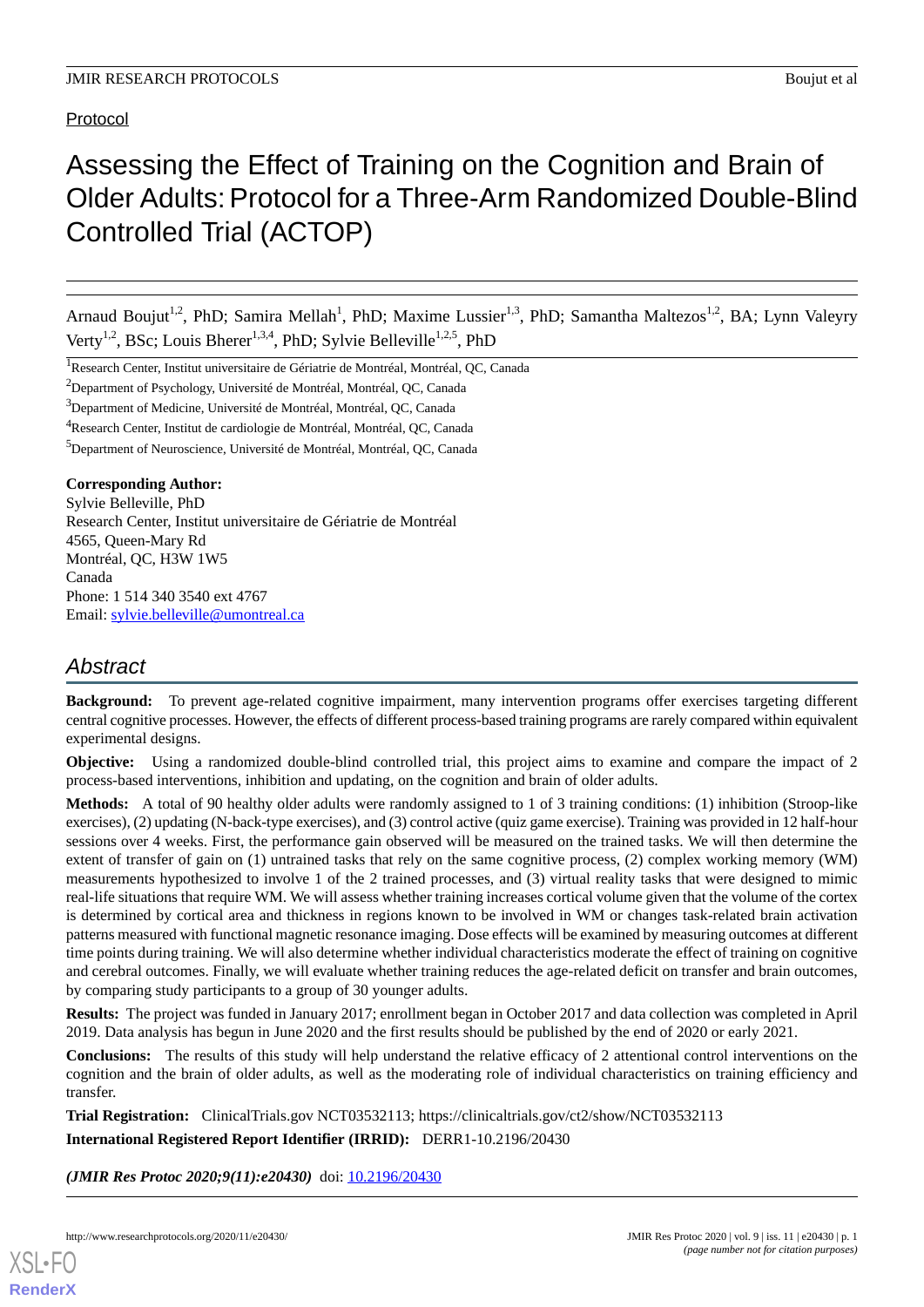## **KEYWORDS**

cognitive training; working memory; brain plasticity; aging; cognitive reserve

# *Introduction*

#### **Background**

Slowing age-related cognitive decline is a central concern for the prevention of pathological aging and loss of autonomy. Cognitive training has been identified as having significant potential in this context [[1\]](#page-10-0). Many studies have identified working memory (WM) as a target for cognitive training because it is considered a foundational element of cognition. WM maintains and manipulates online information and supports many complex cognitive activities including language comprehension, reasoning, and mathematical abilities. Furthermore, aging and neurodegenerative diseases can impair WM, which has a negative impact on the ability to carry out high-level cognitive tasks. WM is a multicomponent system and relies on different attentional control processes (see [\[2](#page-10-1)] for a review), some of which have been the target of WM training programs. The goal of this study is to compare the effect of 2 attentional control training programs in older adults, each targeting major WM processes: inhibition and updating. A side-by-side comparison of inhibition and updating training programs will determine their respective and comparative impact.

We propose to measure the training program's effect on proximal measures, as well as on transfer tasks and brain outcomes. Moving from proximal to transfer tasks is critical. A large number of studies have used updating training in older adults and found improvements on proximal tasks, (eg, [\[3](#page-10-2)-[5](#page-10-3)]), with some generalization to switching tasks (eg, [\[6](#page-10-4)]). A few studies reported that inhibition training was effective when measured with inhibition tasks that were similar to those done in training [\[7](#page-11-0),[8\]](#page-11-1). However, little evidence was found to support generalization to untrained tasks. Thus, inhibition and updating training improve tasks that are similar to the training, but little is known about their effect on more complex tasks or comparative efficacy. It is important to determine whether improving one attentional process improves another, which would suggest within-WM generalization. In addition, tasks typically used to measure transfer rely on laboratory-based cognitive tasks, designed to reflect fine cognitive functions or processes. They are therefore not representative of the complexity present in everyday life. Thus, in addition to traditional complex WM tasks, transfer will be assessed using virtual reality, which can be used to reproduce real-life situations [[9](#page-11-2)[,10](#page-11-3)].

Neuroimaging can also provide critical information regarding brain processes engaged by the 2 training programs. Updating has been consistently associated with activation of the frontal and parietal lobes, including the dorsolateral and ventrolateral prefrontal cortices, the inferior parietal lobules, insula, and the premotor and supplementary motor areas [\[11](#page-11-4)-[13\]](#page-11-5). Inhibition processes have been associated with the anterior cingulate cortex, middle frontal gyrus, inferior frontal regions, and parietal areas [[14-](#page-11-6)[16\]](#page-11-7). Functional neuroimaging studies have shown

that updating training increases activation in the striatum, while reducing activation in areas of the frontal and parietal lobe, as well as in the anterior cingulate and temporal cortices, which would reflect better neural efficiency following training [\[17](#page-11-8)[-19](#page-11-9)]. Less is known about inhibition training, but it has been found to be associated with increased cortical thickness [[7\]](#page-11-0) and decreased activation in the inferior frontal gyrus [[7,](#page-11-0)[20](#page-11-10)]. Given that updating and inhibition are both part of the same WM system, it is important that we compare the effects of different process-based training programs within a single experimental design. Neuroimaging will also be used to assess whether differences in brain structure or function at baseline explain interindividual differences in training efficacy as proposed in prior studies [\[18](#page-11-11),[21,](#page-11-12)[22](#page-11-13)].

In addition, effects of cognitive interventions may vary because of individual factors influencing the rate and magnitude of training gain [[23](#page-11-14)[-27](#page-11-15)]. Pathophysiological factors, such as the volume of white matter lesions, are known to impair brain plasticity and reserve in older adults [[28\]](#page-11-16) and may modulate the efficacy of cognitive interventions. Efficacy may also be moderated by sex [[29\]](#page-12-0), intracranial volume [\[30](#page-12-1)], and genetics, as these factors affect resilience to cognitive aging. For example, a common single-nucleotide polymorphism ( $Val^{66}Met$ ) from the brain-derived neurotrophic factor (BDNF) tends to decrease BDNF and reduce neuroplasticity. However, very little is known about the influence of BDNF polymorphism on the efficacy of WM training for cognition and brain health. WM training could be more beneficial for the Met carriers because they show a reduced baseline performance for attentional control performance compared to the Val homozygotes. However, only the Val homozygotes show significant reduction in performance over a 10-year span [[31\]](#page-12-2), suggesting that they may also respond well to WM training. Catechol-O-methyltransferase (COMT) Val<sup>158</sup>Met is involved in dopamine degradation, which contributes to frontal modulation and cognition. For instance, carriers of the Val allele of the COMT polymorphism demonstrate reduced baseline performance [[32,](#page-12-3)[33](#page-12-4)], but may show larger performance gains from WM training than carriers of the Met allele [[34\]](#page-12-5). Meanwhile, it was found that the brain activation decreases more in the prefrontal cortex of Met carriers after WM training [[35\]](#page-12-6). Moreover, apolipoprotein ε4 (APOE-ε4) is known to increase the risk of Alzheimer disease.

#### **Objectives**

The general goal of the study is to compare 2 process-based interventions, inhibition and updating WM training, and assess their effect on the cognition and brain of cognitively healthy older adults relative to an active control condition. There are 6 objectives to the study: (1) measure the gains on the trained tasks; (2) determine transfer of gain on (i) proximal measures that are not trained directly but reflect the trained process, (ii) complex WM measures, and (iii) virtual reality tasks designed to reflect WM in real life; (3) identify the effect of WM training on cortical thickness and task-related brain activation in regions known to be involved in updating or inhibition or both; (4)

 $XSI - F($ **[RenderX](http://www.renderx.com/)**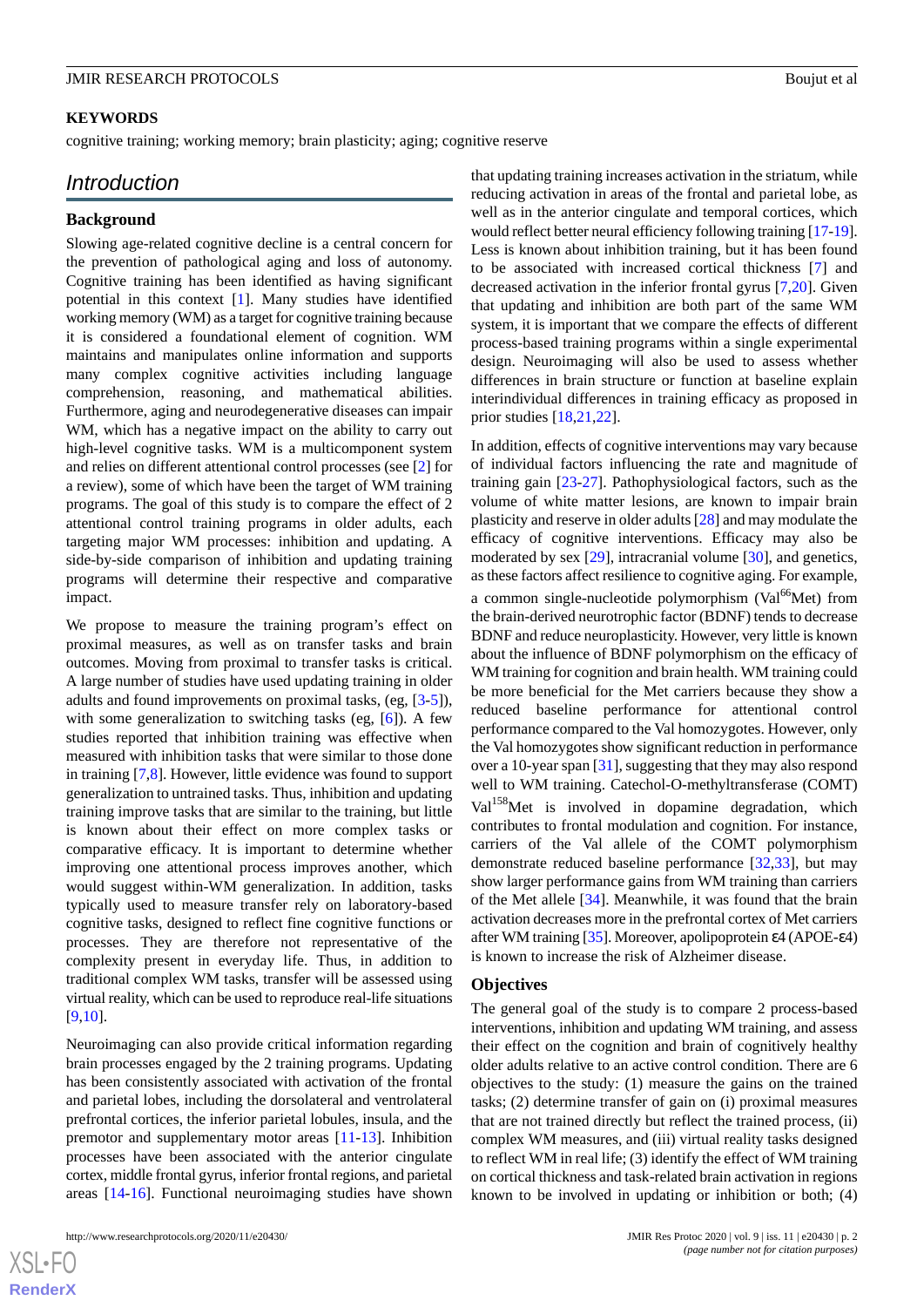assess whether cognitive (eg, pretraining cognition), psychosocial (lifestyle, education, motivation), and biological markers (eg, white matter lesions, sex, genotype) moderate the effect of training on cognitive and brain outcomes; (5) examine dose effects by measuring training, transfer, and cerebral outcomes at different time points; and (6) assess if training reduces the age-related deficit on cognitive and cerebral measures.

#### **Hypotheses**

It is hypothesized that older participants enrolled in WM training will show larger cognitive gains than those in the active control condition, and that gains will be specific to the cognitive process trained. We expect brain changes to be observed in regions that are associated with the trained process, with an overall decrease in activation due to improved neural efficiency for both functional magnetic resonance imaging (fMRI) tasks. It is expected that both trainings improve brain and performance parameters in older adults, which will increase to the levels of younger adults. Finally, it should be possible to identify individual factors that moderate the magnitude of the effect. The intervention may especially benefit participants with less advantageous cognitive and genetic profiles. However, these participants may require additional training for the intervention to be effective [[26\]](#page-11-17).

# *Methods*

# **Trial Registration and Reporting Guidelines**

The Attentional Control Training in Older People (ACTOP) study is registered with the US National Institutes of Health clinical trials registry (ClinicalTrials.gov identifier NCT03532113). The methodology of the protocol follows the Standard Protocol Items: Recommendations for Interventional Trials (SPIRIT) guidelines [[36](#page-12-7)]. All the collected data are stored using an anonymized protocol.

# **Study Design**

The study design presented in [Table 1](#page-3-0) is a randomized double-blind controlled trial where older participants are randomly assigned to 1 of 3 parallel groups: inhibition, updating, and active control. In line with prior empirical work from our team showing transfer effects following attentional control training in older adults [\[37](#page-12-8)], training was provided in 12 30-minute training sessions over 4 weeks. All transfer measurements were completed once by a group of younger adults who did not receive the training. This is used to assess whether training helps increase performance and brain status of older adults to the level of younger adults. Given the large number of appointments, participants were recruited and trained in 5-6 waves. The study was carried out at the Research Center of the Institut universitaire de gériatrie de Montréal (CRIUGM).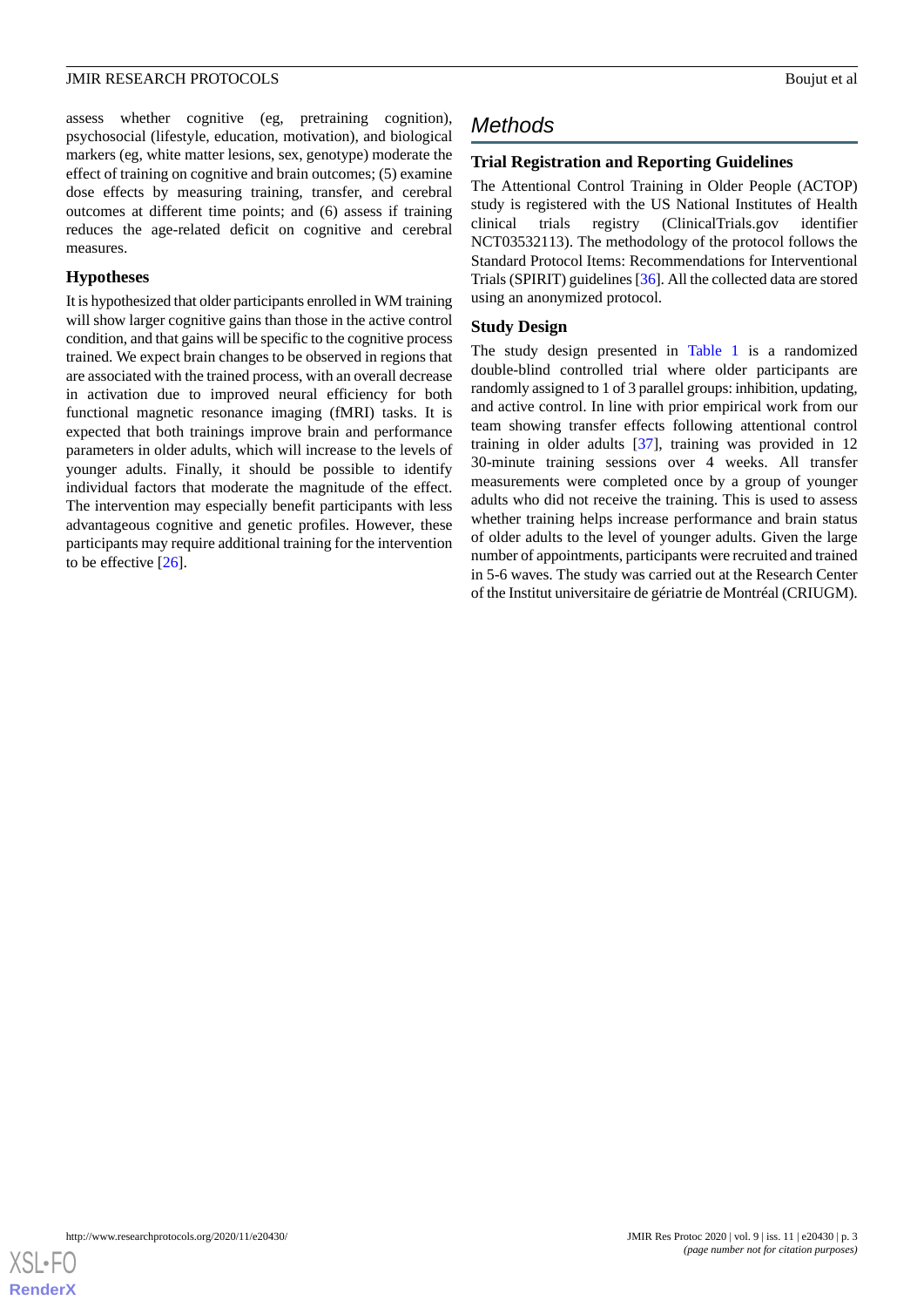# **JMIR RESEARCH PROTOCOLS** Bou

<span id="page-3-0"></span>**Table 1.** Study design.

| Boujut et al |  |  |
|--------------|--|--|

| Schedule of events                               |                                        | Study period   |                   |                          |                   |                |             |                        |               |                        |             |            |  |
|--------------------------------------------------|----------------------------------------|----------------|-------------------|--------------------------|-------------------|----------------|-------------|------------------------|---------------|------------------------|-------------|------------|--|
|                                                  | Screening,<br>baseline, and<br>pretest |                | Interven-<br>tion | Posttest<br>$\mathbf{1}$ | Interven-<br>tion | Posttest 2     |             | Inter-<br>ven-<br>tion | Posttest<br>3 | Inter-<br>ven-<br>tion |             | Posttest 4 |  |
| Timepoint                                        | V1                                     | V <sub>2</sub> | $V3-V5$           | V <sub>6</sub>           | $V6-V8$           | V <sub>9</sub> |             | V10 V11-V13            | V14           | VI4-VI6 V17 V18        |             |            |  |
| <b>Enrollment</b>                                |                                        |                |                   |                          |                   |                |             |                        |               |                        |             |            |  |
| Eligibility screen                               | X                                      |                |                   |                          |                   |                |             |                        |               |                        |             |            |  |
| Informed consent                                 | X                                      |                |                   |                          |                   |                |             |                        |               |                        |             |            |  |
| Confirmation of eligibility                      |                                        | X              |                   |                          |                   |                |             |                        |               |                        |             |            |  |
| Randomization                                    |                                        | $\mathbf X$    |                   |                          |                   |                |             |                        |               |                        |             |            |  |
| <b>Interventions</b>                             |                                        |                |                   |                          |                   |                |             |                        |               |                        |             |            |  |
| Updating                                         |                                        |                | $\mathbf X$       |                          | X                 |                |             | X                      |               | $\mathbf X$            |             |            |  |
| Inhibition                                       |                                        |                | X                 |                          | $\mathbf X$       |                |             | X                      |               | $\mathbf X$            |             |            |  |
| General knowledge                                |                                        |                | X                 |                          | X                 |                |             | X                      |               | X                      |             |            |  |
| <b>Assessments</b>                               |                                        |                |                   |                          |                   |                |             |                        |               |                        |             |            |  |
| <b>Clinical Assessments</b>                      |                                        |                |                   |                          |                   |                |             |                        |               |                        |             |            |  |
| Montreal Cognitive Assessment<br>(MoCA)          | X                                      |                |                   |                          |                   |                |             |                        |               |                        |             |            |  |
| Logical Memory Test                              | X                                      |                |                   |                          |                   |                |             |                        |               |                        |             |            |  |
| Geriatric Depression Scale (GDS)                 | X                                      |                |                   |                          |                   |                |             |                        |               |                        |             |            |  |
| Ischemic Index                                   | $\mathbf X$                            |                |                   |                          |                   |                |             |                        |               |                        |             |            |  |
| Cognitive Reserve Proxy Question-<br>naire (CRQ) | X                                      |                |                   |                          |                   |                |             |                        |               |                        |             |            |  |
| <b>Training outcomes</b>                         |                                        |                |                   |                          |                   |                |             |                        |               |                        |             |            |  |
| <b>Inverse efficiency score</b>                  |                                        |                |                   |                          |                   |                |             |                        |               |                        |             |            |  |
| Updating                                         |                                        |                | X                 |                          | X                 |                |             | X                      |               | X                      |             |            |  |
| Inhibition                                       |                                        |                | X                 |                          | $\mathbf X$       |                |             | X                      |               | $\mathbf X$            |             |            |  |
| <b>Proximal outcomes</b>                         |                                        |                |                   |                          |                   |                |             |                        |               |                        |             |            |  |
| <b>Updating composite measure</b>                |                                        |                |                   |                          |                   |                |             |                        |               |                        |             |            |  |
| Keep track                                       | $\mathbf X$                            |                |                   |                          |                   | $\mathbf X$    |             |                        |               |                        | $\mathbf X$ |            |  |
| Running span                                     | $\mathbf X$                            |                |                   |                          |                   | $\mathbf X$    |             |                        |               |                        | $\mathbf X$ |            |  |
| <b>Inhibition composite measure</b>              |                                        |                |                   |                          |                   |                |             |                        |               |                        |             |            |  |
| Stroop Victoria                                  | $\mathbf X$                            |                |                   |                          |                   | $\mathbf X$    |             |                        |               |                        | X           |            |  |
| Anti-saccade                                     | $\mathbf X$                            |                |                   |                          |                   | $\mathbf X$    |             |                        |               |                        | $\mathbf X$ |            |  |
| <b>Complex working memory outcome</b>            |                                        |                |                   |                          |                   |                |             |                        |               |                        |             |            |  |
| <b>Working memory transfer</b>                   |                                        |                |                   |                          |                   |                |             |                        |               |                        |             |            |  |
| Alpha span                                       | $\mathbf X$                            |                |                   | $\mathbf X$              |                   | X              |             |                        | X             |                        | X           |            |  |
| Reading span                                     | $\mathbf X$                            |                |                   | $\mathbf X$              |                   | $\mathbf X$    |             |                        | $\mathbf X$   |                        | X           |            |  |
| Virtual car ride task composite measure          |                                        |                |                   |                          |                   |                |             |                        |               |                        |             |            |  |
| Verbal memory                                    | $\mathbf X$                            |                |                   | $\mathbf X$              |                   | X              |             |                        | X             |                        | X           |            |  |
| Visual detection                                 | $\mathbf X$                            |                |                   | $\mathbf X$              |                   | $\mathbf X$    |             |                        | $\mathbf X$   |                        | X           |            |  |
| <b>Brain structure</b>                           |                                        |                |                   |                          |                   |                |             |                        |               |                        |             |            |  |
| Regional gray matter volume                      |                                        | $\mathbf X$    |                   |                          |                   |                | $\mathbf X$ |                        |               |                        |             | X          |  |
| Cortical thickness                               |                                        | $\mathbf X$    |                   |                          |                   |                | $\mathbf X$ |                        |               |                        |             | X          |  |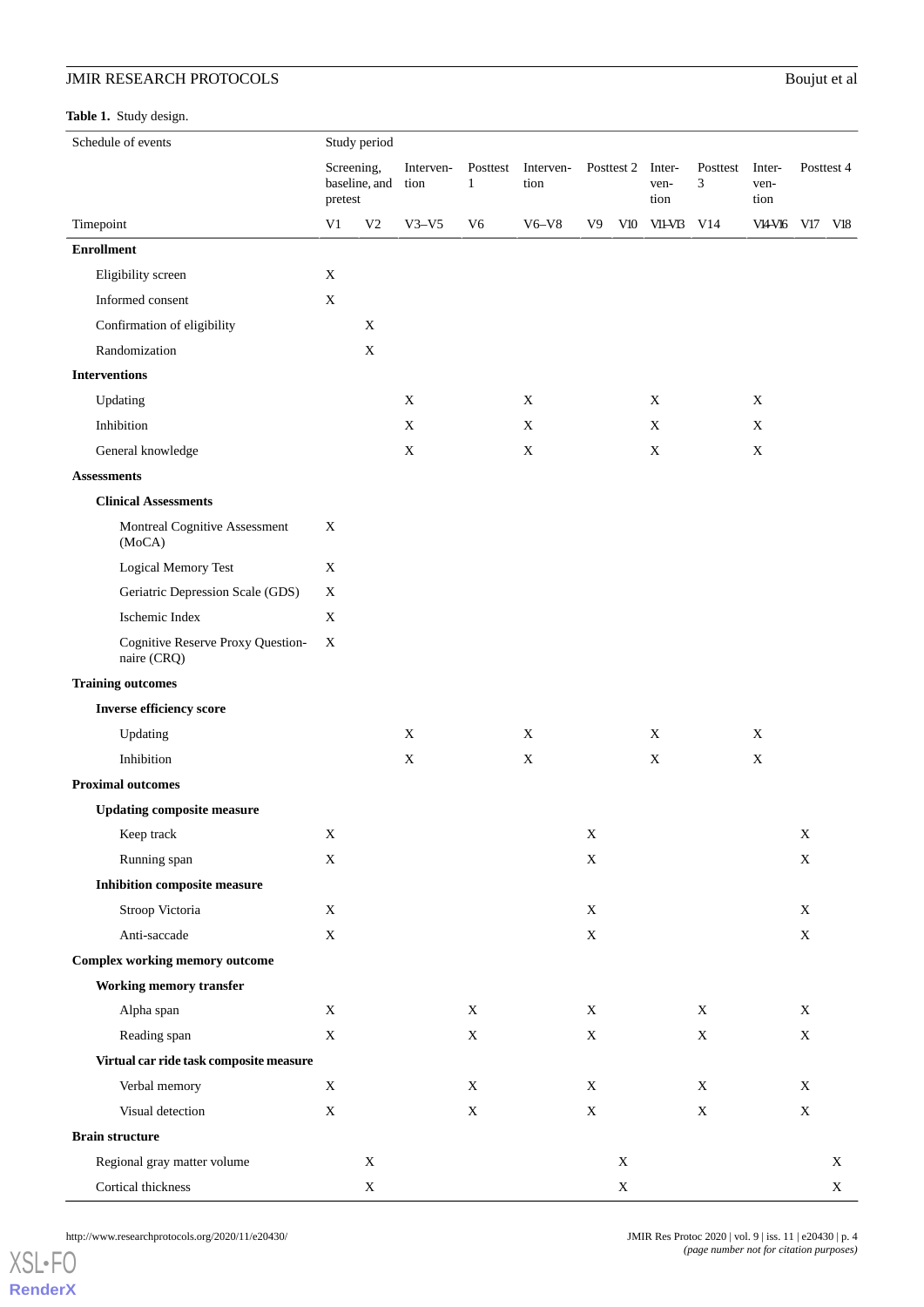| Schedule of events       | Study period |                             |                   |               |                   |            |     |                        |               |                        |            |     |
|--------------------------|--------------|-----------------------------|-------------------|---------------|-------------------|------------|-----|------------------------|---------------|------------------------|------------|-----|
|                          | pretest      | Screening,<br>baseline, and | Interven-<br>tion | Posttest<br>1 | Interven-<br>tion | Posttest 2 |     | Inter-<br>ven-<br>tion | Posttest<br>3 | Inter-<br>ven-<br>tion | Posttest 4 |     |
| Timepoint                | V1           | V2                          | $V3-V5$           | V6            | $V6-V8$           | V9         | V10 | VII-VI3                | V14           | VI4-V16                | V17        | V18 |
| Intracranial volume      |              | X                           |                   |               |                   |            | X   |                        |               |                        |            | X   |
| White matter lesions     |              | X                           |                   |               |                   |            | X   |                        |               |                        |            | X   |
| <b>Brain activations</b> |              |                             |                   |               |                   |            |     |                        |               |                        |            |     |
| Updating related         |              | X                           |                   |               |                   |            | X   |                        |               |                        |            | X   |
| Inhibition related       |              | X                           |                   |               |                   |            | X   |                        |               |                        |            | X   |
| Salivary sample          |              |                             |                   |               |                   |            | X   |                        |               |                        |            |     |

# **Study Population and Eligibility Criteria**

A total of 90 community-dwelling older adults (age 60-85) and 30 younger adults (age 20-35) were enrolled in the study. Older adults and younger adults were recruited in the Montreal area through advertisements in community centers, associations, local newspapers, and CRIUGM's participants registry (*Banque de participants duCRIUGM*). In addition, students, who were enrolled in an undergraduate laboratory course and wished to help with the study recruited younger adults among their acquaintances. Younger and older adults with similar educational levels were recruited in order to reduce the cohort effect on education.

Participants with the following criteria were included in the study: right-handed, fluent in French, and sufficient visual and auditory acuity to undergo neuropsychological testing. Participants were only included if they performed above the cut-offs on the delayed recall portion of the Logical Memory Test of the Wechsler Memory Scale for older adults. Performance on the Logical Memory Subtest was considered normal based on the following education-adjusted cut-off scores used in the Alzheimer's Disease Neuroimaging Initiative (ADNI) study: 9 or more for 16+ years of education; 5 or more for 8-15 years of education; 3 or more for 0-7 years of education [[38](#page-12-9)[-40](#page-12-10)].

Participants were excluded from the study if they had received a diagnosis of a disease or injury of the central nervous system (ie, moderate to severe chronic static leukoencephalopathy [including previous traumatic injury], multiple sclerosis, neurodevelopmental disorders, subdural hematoma [past or current], subarachnoid hemorrhage, primary cerebral tumor or cerebral metastases, epilepsy, dementia or other neurodegenerative diseases, stroke, intracranial surgery or major surgery within the last 2 months), alcoholism or substance abuse, general anesthesia in the past 6 months, serious comorbid conditions, major depression or anxiety, schizophrenia, or other major psychiatric disorders (eg, bipolar disorder). Participants were also excluded if they were unable to undergo an MRI scan, due to medical contraindications, or tolerate the procedure. Older adult participants were excluded if they reported subjective cognitive decline [\[41](#page-12-11)], such as feeling their memory is worse than it used to be and that it worries them, or if they had previously participated in structured attentional control training. Despite the time required for the participants to carry

 $XS$ -FO **[RenderX](http://www.renderx.com/)** out the study, no change in the habits of daily living was required, except to abstain from cognitive training during the intervention. The younger adults were only included in the study if they were no longer full-time students. This constraint was intended to increase the diversity of age and education in our sample of younger participants in order to better match the diversity of our sample of older subjects. Moreover, it was not possible to determine the final level of education of the students, many of whom were actively involved in training programs that have made them experts in metacognitive strategies.

#### **Procedure**

After a first telephone contact to assess global eligibility, potential participants were invited to the laboratory to consent to participate in the study, complete standardized clinical and neuropsychological assessments, and the outcome measurements for the baseline (V1; see list in [Table 1](#page-3-0)). A brain imaging examination for the baseline was completed the following week (V2). Eligible participants were given CAD 50 (~US \$38) at each brain imaging session, for a total of CAD 150 (~US \$114) for older adults and CAD 50 (~US \$38) for younger adults.

Data on proximal cognitive and brain outcomes were collected at 3 timepoints: no more than 2 weeks prior to training for the baseline (PRE), between training sessions 6 and 7 (POST2), and no more than 1 week following the end of training (POST4) for the postbaseline tests. Complex WM outcomes were measured at 5 time points: (1) at PRE; (2) after the third training session (POST1), (3) at POST2, (4) after the ninth training session (POST3), and at (5) POST4. The complex WM outcomes at POST1 and POST3 were completed on the same day as a training session to reduce travel and the number of visits to the laboratory. The standard duration of the study was 8 weeks and involved 18 appointments. Participants were informed that the study must be performed without discontinuity. A postponement of up to 1 week was exceptionally authorized in the event of unforeseen circumstances. To limit the influence of the circadian rhythm on performance, training sessions and assessments were performed at similar times of day (ie, morning or afternoon) for a given participant. In addition, at the end of the first appointment, a personalized calendar containing all dates and durations of appointments was given to each participant in paper format. A reminder email (or a phone call made if no email address was available) was also sent the day before each MRI appointment.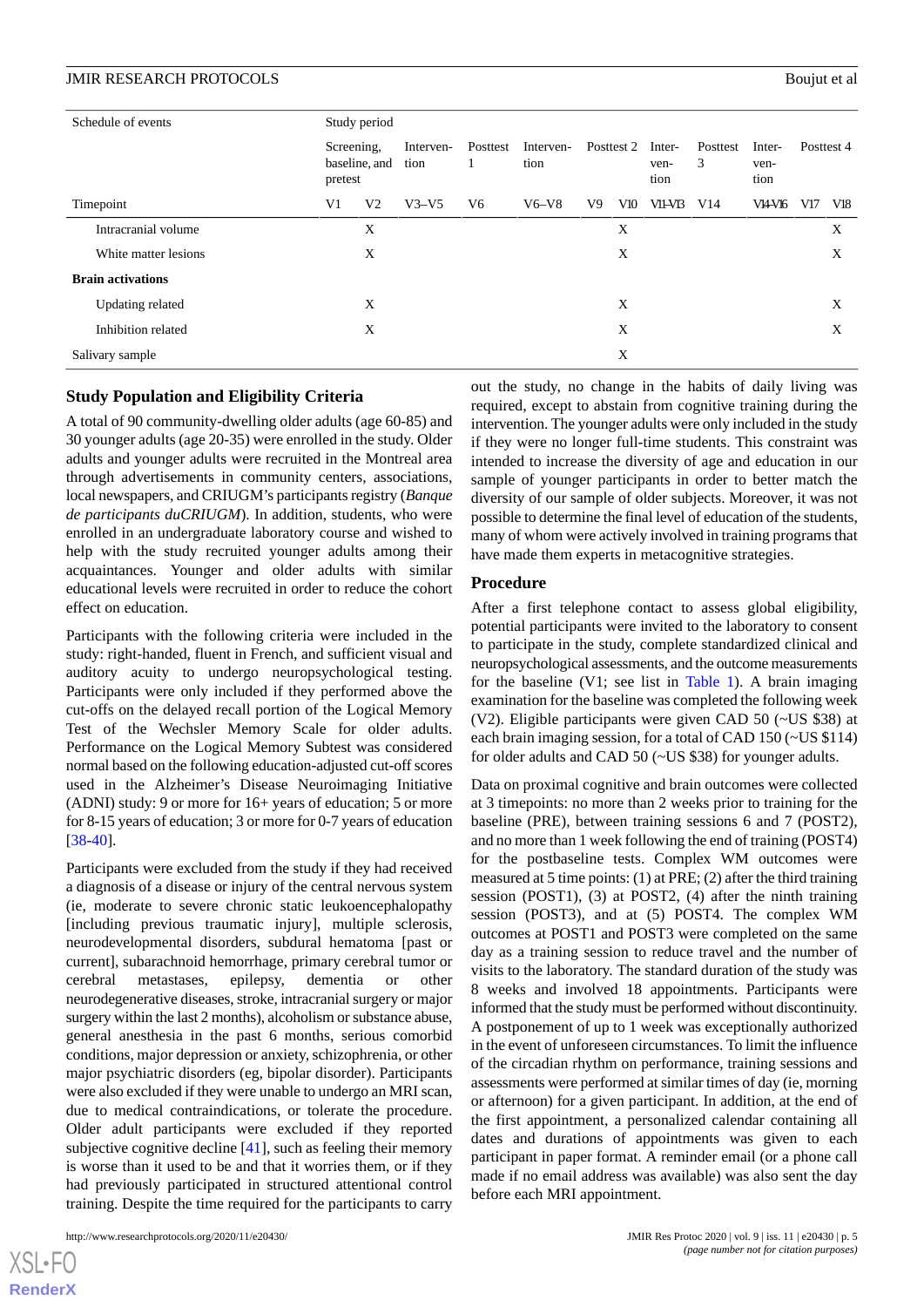#### **Randomization and Blinding**

Participants meeting eligibility criteria were randomly assigned to 1 of the 3 interventions. An independent project coordinator, who was not involved with the enrollment process, cognitive assessments, or interventions, generated blind randomized samples without replacement. Randomization allocated eligible participants individually to 1 of the 3 training conditions using a computer-based random digits program (ie, one participant at a time as they enter the study). In this double-blind study design, participants were blind and unaware of the experimental and control conditions, as they were instructed that different capacities were trained in different programs. Assessors were blind to the participants'intervention condition. If a participant accidentally shared information that may identify their intervention group to an assessor, the incident was recorded and a different assessor was assigned for this participant for the following assessments. Training supervisors were aware of the intervention assigned to the participants. All participants were assigned 2 anonymized identification numbers: one known by the training supervisors only and the other known by the assessors only. For simplicity, the counterbalancing for the tasks'versions of transfer outcomes was done upstream for each age group separately, using a replicated Latin square design, regardless of the older adults' intervention.

#### **Interventions**

The 2 experimental training conditions (inhibition and updating) were provided by the Neuropeak web platform (Lussier M et al, unpublished data) using a Samsung Galaxy Tab 2 (Android version 4.2.2).

The updating training involved 2 N-back-type exercises (1-2 and 3-back) with different sets of stimuli. Both sets were performed during each of the 12 training sessions. The first set comprised stimuli made from digits (1 to 9) and the second comprised symbols (moon, planet, star, dog, bird, snake). The stimuli were displayed on the center of the screen, one by one, at the rate of 4 seconds per item ([Figure 1](#page-5-0)A). In both sets, participants were asked to indicate whether each item matches the one presented in the *n* position previously (eg, 3-6-3-9-9 wherein the second "3" is the only match in a 2-back block). Each round comprised 8 blocks grouped by N-back level and performed in the following order: 1-back  $(2 \times 11 \text{ trials})$ , 2-back  $(3 \times 12 \text{ trials})$ , and 3-back  $(3 \times 13 \text{ trials})$ . Each of the 8 blocks were set to include 40% "match" responses. Nonetheless, participants were able to reach the 3-back level only if their accuracy was equal or above 75% at the 2-back level. If they were below this percentage, they finished the round with a 1-back block instead. Participants were instructed to respond as fast as possible. "Match" and "Mismatch" buttons were permanently displayed on the right side of the screen and participants were required to answer with their right thumb.

<span id="page-5-0"></span>**Figure 1.** Illustration of the training exercises used to train attentional control: (A) in this Neuropeak updating exercise, the task consisted of indicating whether the current symbol (eg, a star) matches (or does not match) the previously displayed symbol in 1-, 2-, or 3-back position. (B) In this Neuropeak inhibition exercise (incongruent trials), the task consisted of indicating the number of copies (eg, 5) of the digit displayed in the center of the screen (eg, 2). (C) In this general knowledge quiz game, the task consisted of indicating the number of the correct answer (eg, 4) to the question displayed in the upper part of the screen.



Inhibition training also involved 2 Stroop-like exercises with different sets of compound stimuli. Both sets were performed during each of the 12 training sessions. The first set comprised compound stimuli made from digits (1 to 6) and the second included compound stimuli made from letters (D, F, H, L, S, T). The 2 different sets were used to reduce the stimulus–response dependency of the improvement in performance on tasks, and hence facilitate transfer. Stimuli was displayed in the center of the screen [\(Figure 1B](#page-5-0)). In the first set, participants were asked to count the number of items in each trial while in the second set, they were asked to identify the largest letter. In each set, they were presented 3 types of stimuli: congruent (eg, 5 copies of the digit "5" or a large "H" formed from smaller Hs), neutral (eg, five copies of the symbol "\*" or a large "H" formed from smaller "\*"), and incongruent (eg, 5 copies of the digit "3" or a large "L" formed from smaller Hs). Each of the 2 sets comprised 7 blocks. The first block contained 20 congruent compound stimuli, the second block

contained 60 neutral stimuli, and the third 60 incongruent compound stimuli. Incongruent items require inhibiting the smaller stimuli to determine the larger one. The congruent and incongruent blocks were then repeated twice in alternance. Participants were instructed to respond as fast as possible while maintaining high accuracy. Response keys were displayed on both sides of the touchscreen, and participants responded with their thumbs. Participants were instructed that there was no time limit but responses taking longer than 4 seconds were not recorded to avoid the impact of outliers. A response immediately triggered the following target in order to reduce the contribution of task preparation to performance.

For both inhibition and updating training, visual feedback was provided for each response by changing the color of the response button to green when correct or red when incorrect. Moreover, successive correct answers were combined with positive visual feedback (ie, good, great, amazing, unbelievable) and displayed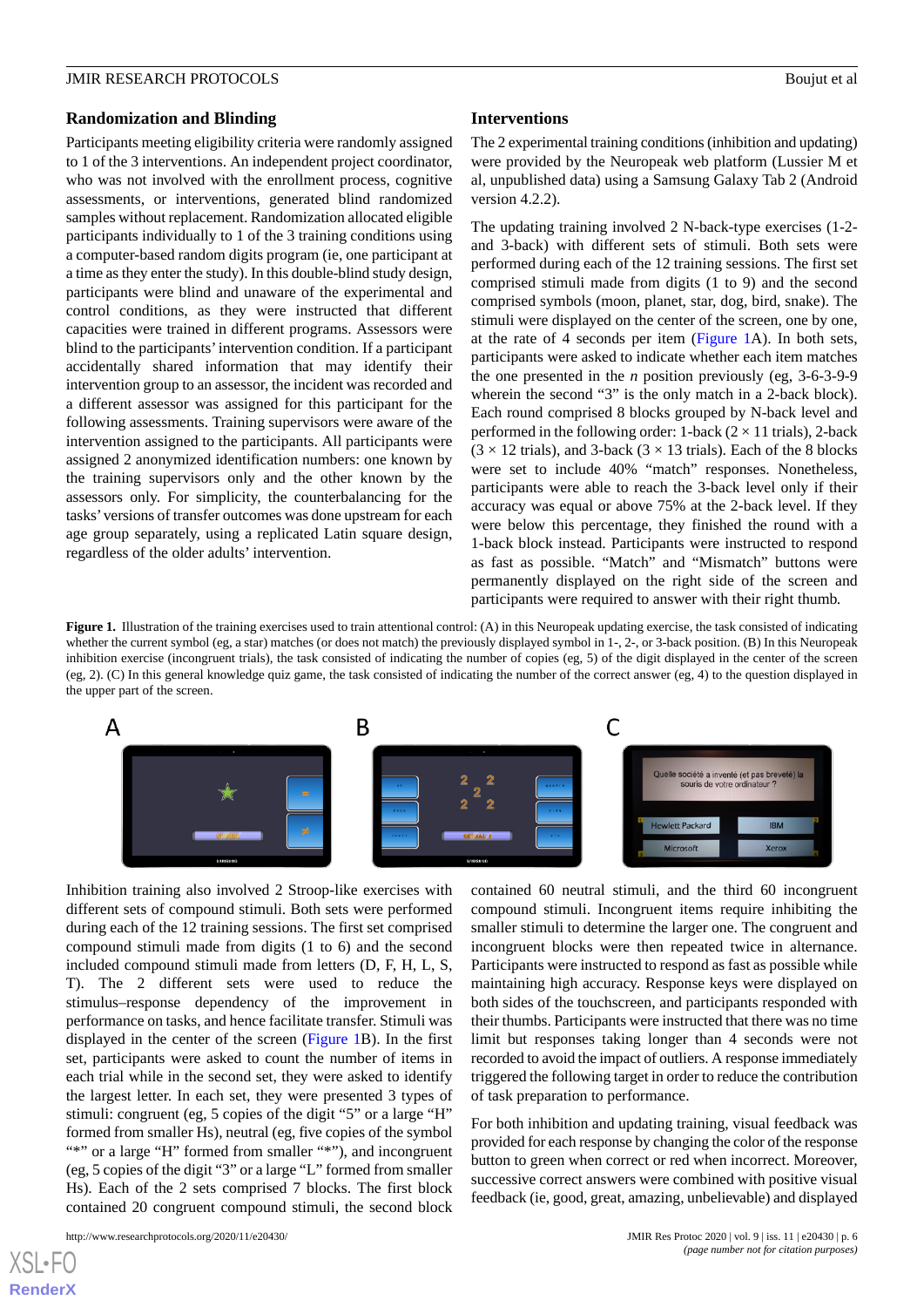in the center of the screen below the target. At the end of each training session, an individualized graphic representation depicted the participant's average daily performance (ie, the mean of reaction time divided by 1, minus the proportion of errors) and plot progression from the beginning of training ([Figure 2\)](#page-6-0).

<span id="page-6-0"></span>**Figure 2.** Illustration of a graph showing the progress of a fictive participant from the inhibition training group through each session. The score is the IES (Inverse Efficiency Score).

# **HELLO PARTICIPANT 48!**



The active control is a general knowledge quiz intervention run with E-Prime 3.0 software (Psychology Software Tools, Inc) on a laptop (Lenovo; [Figure 1C](#page-5-0)). Previous studies have found that casual video games appear to be well suited as an active control condition [[42](#page-12-12)[,43](#page-12-13)], especially for computerized cognitive training where frequent responses are requested. Furthermore, a quiz game that does not require significant attentional control processes can appear to be a credible computerized cognitive training to the participants. An additional advantage of using a quiz game is that semantic knowledge and vocabulary are cognitive components that are unaffected by aging. As a result, semantic training was not expected to yield substantial cognitive benefits outside of the practiced task. Participants were presented with a series of 4-choice questions on 18 different topics (960 questions on food, science, geography, video games, history, sports, music, inventions, animals, movies and television series, art and literature, Canada, physics and space, monuments in the world, key historical dates, people and languages, herbs and spices, and fruit trees). The questions were adapted from OpenQuizzDB [[44\]](#page-12-14) or created by our research team. Each session included 2 blocks of 40 new questions. After an overall randomization of the entire pool of questions, they were displayed one by one in the same order for all participants, who had a maximum of 20 seconds to provide their response. Below each question, multiple answers (numbered 1, 2, 3, and 4) were displayed. Participants responded by pressing the corresponding

number on a keypad. The selected questions were rated as medium difficulty on the OpenQuizzDB website. Positive feedback (ie, happy face emojis with the message "Bravo" or "Excellent, this is the right answer") and a short explanation was provided following correct answers. Informative feedback (ie, "this is not the right answer") and a short explanation was provided following incorrect answers, and displayed a second time at the end of the block.

To improve adherence, participants completed their training using individual tables, but in small groups of 6-10 individuals under the supervision of a trainer, who answered questions related to the task, helped manage technical issues, and encouraged completion of all exercises. All training sessions took place in the same room located at the CRIUGM. Five students were trained who rotated to ensure consistent supervision of training sessions.

#### **Baseline Characterization**

At baseline, participants provided demographic information (age, sex, education), completed a Cognitive Reserve Proxy Questionnaire (CRQ) [[45](#page-12-15)], Ischemic Index [\[46](#page-12-16)], and depression questionnaires (short version of Geriatric Depression Scale [GDS] for older adults [[47\]](#page-12-17) and Beck Depression Inventory II (BDI-II) for young adults). Cognition was measured with the Montreal Cognitive Assessment (MoCA) [[48\]](#page-12-18) and a French version of the Logical Memory Subtest from the Consortium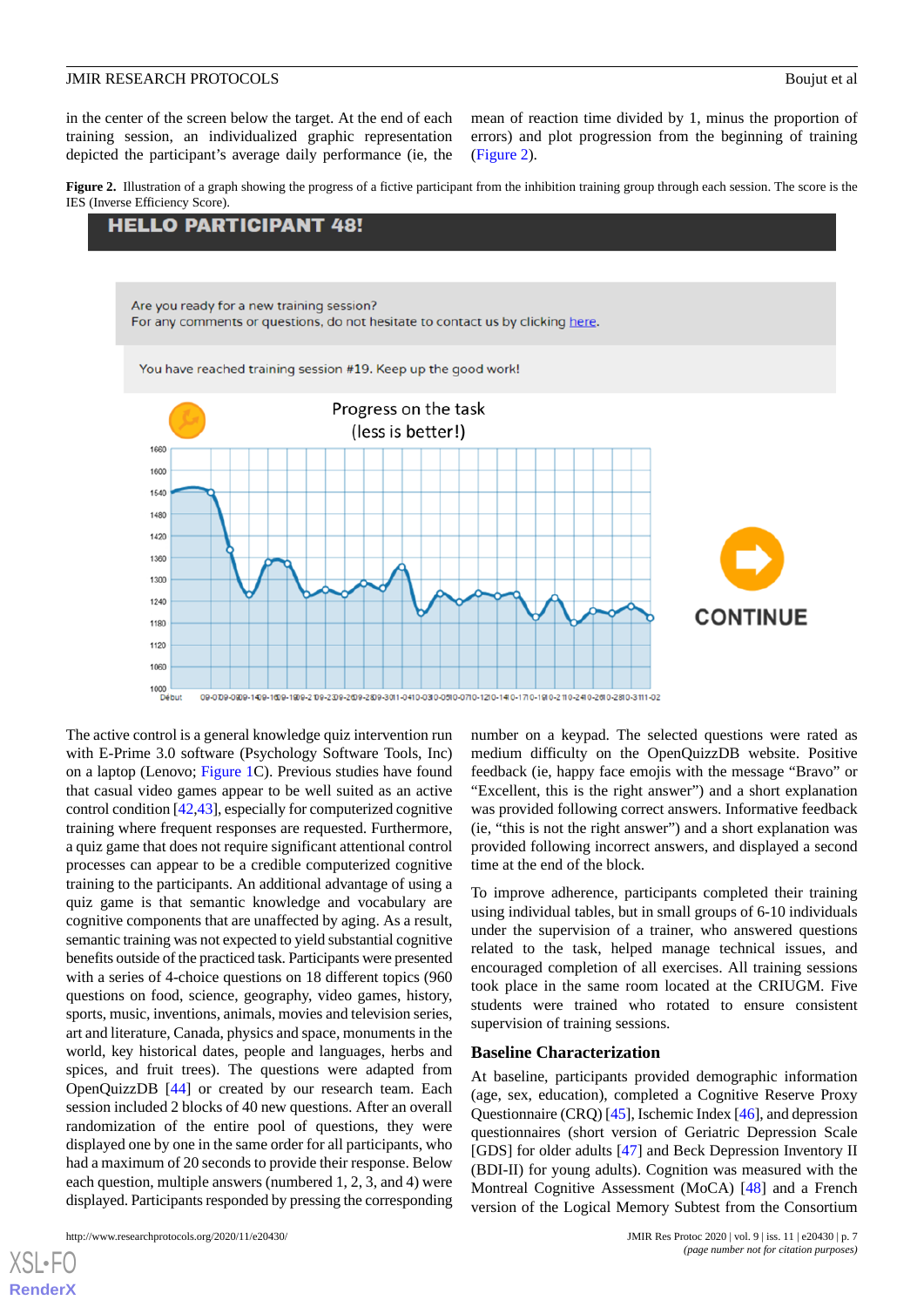for the Early Identification of Alzheimer's Disease (CIMA-Q) [[41\]](#page-12-11) adapted from Wechsler Memory Scale [[39\]](#page-12-19). Participants provided a saliva sample with the Oragene OG-500 collection kit at POST2 (V10). The sample was used to determine the single-nucleotide polymorphism  $rs4680$  (Val<sup>158</sup>Met) of the *COMT* gene, the rs6265 (Val<sup>66</sup>Met) of the *BDNF* gene, and the rs7412 and rs429358 of the *APOE* gene.

An MRI examination was used to measure brain structure and function at the Functional Neuroimaging Unit of CRIUGM, using a Siemens Magnetom Prisma Fit 3 Tesla scanner (32-channel head coil). This will provide measures of baseline brain status, some which will be used as moderators and others as outcomes (see below for sequences used as outcomes). Sequences will be used to determine baseline intracranial volume, regional volumes (repetition time [TR]/echo time [TE] 2300/2.98 ms, Fa  $9^{\circ}$ , field of view [FOV] = 256  $\times$  256, matrix  $256 \times 256$ , voxels 1 mm<sup>3</sup>, 192 slices), and volume of white matter lesions taken with the fluid attenuated inversion recovery sequence (TR/TE 9000/120 ms, Fa  $90^{\circ}$ , FOV 240  $\times$  240, matrix  $256 \times 256$ , voxels  $0.9 \times 0.9 \times 3$  mm, 48 slices).

#### **Effect on the Trained Tasks**

The improvements on the trained tasks will be reported using inverse efficiency scores (IESs) for each participant, which corresponds to the mean of the reaction time per session divided by the proportion of error minus one. These scores will be calculated for the 1-, 2-, and 3-back blocks separately for the updating training and separately for congruent and incongruent blocks for the inhibition training.

#### **Effect on Transfer Tasks**

#### *Transfer to Proximal Outcomes*

An updating composite score and an inhibition composite score will be used as proximal and primary outcomes. The updating composite score will be computed by averaging the z-scores  $\left[\frac{x - \bar{x}}{s}\right]$  from the keep track task and the running span task, where the calculation of  $\overline{X}$  and "s" are based on the data from the PRE of each task. In the keep track task [[49\]](#page-12-20), participants were presented lists of 12 words from four different categories (eg, fruits, clothes, music, colors). The words were displayed one by one on a computer screen and participants were asked to report the last word belonging to each of the 4 categories. Participants updated their WM content each time they encountered a new word from the same category. The dependent variable is the proportion of words correctly recalled. In the running span task, participants were presented with lists of letters displayed one by one on a computer screen. The size of the lists varied randomly from n, where n is the participant's letter span minus 1, to  $n + 6$ . Participants reported the n last letters in their correct order but were not informed of list's length in advance. The dependent variable is the proportion of letters correctly recalled.

As described above for the updating composite score, the inhibition composite score will be computed by averaging z-scores  $(z = [x - \overline{x}]/s)$  from the antisaccade task and the Victoria Stroop Test. In the antisaccade task [\[50](#page-12-21)], participants

 $XSI - F($ **[RenderX](http://www.renderx.com/)** were asked to indicate their response with a key controlling the pointing direction of an arrow (up or down) presented in the right or left portion of a computer screen. Prior to the arrow presentation, a flashed cue will appear on the opposite side of the screen. The dependent variable is the proportion of correctly identified target arrow directions, despite the distracting cue. In the Victoria Stroop Test [\[51](#page-12-22)], participants were first asked to name colors using dots printed in color, noncolor words printed in color, and finally, the names of colors printed in different colors than its name. The dependent variable is the reading time for the incongruent colored words divided by the reading time for the dots printed in color. The directionality of the z-scores will be turned in the same direction as the antisaccade task (ie, higher is better).

#### *Transfer to Complex WM*

Performance on complex WM tasks will be measured using the alpha-span [[52\]](#page-13-0) and reading-span [\[53](#page-13-1)] tasks. In the alpha-span task, participants were asked to orally recall 5 series of words in alphabetical order rather than in the order of presentation. The words were read aloud by the assessor at a rate of 1 item per second; the size of the series corresponded to n minus 1. Prior to the alpha-span task, an individual's n was determined as the longest sequence of words that could be repeated in the same order as presented. The dependent variable is the proportion of words recalled in the correct order. In the reading-span task, participants made yes/no semantic plausibility judgments on a series of 2-5 sentences. Following each series, participants were asked to recall orally the last word of each sentence. The dependent variables are the proportion of correct words recalled.

#### *Transfer to Complex WM in Virtual Reality*

An immersive virtual reality dual task was used to reflect transfer to situations that require closer to real-life cognition [[10\]](#page-11-3). The task was presented with Virtools 5 (EDS Technologies) on a Dell Precision T3600 PC (Inter Xeon CPU ES-1620 0 3.60 GHz, 10-GB RAM processor, and NVIDIA GeForce GTX 600) using an HMD nVisor ST50 headset with stereoscopic vision (1280  $\times$  1024 full color with 50 $^{\circ}$  diagonal field-of-view). During this task, participants were sitting in a car as a passenger and asked to detect road signs (by pressing the left mouse button) to guide the driver to the cities "Chauminont" or "Montformeil." Forty road signs were presented, and half were targets. At the same time, participants memorized and recalled a series of 12 words aloud, which were presented orally by the driver. The dependent variable is a dual-task score computed by averaging z-scores on the memory and detection (accuracy and reaction time) tasks.

#### **Brain Outcomes**

#### *Brain Structure*

The structural sequence is a T1-weighted 3D MPRAGE sequence (TR/TE 2300/2.98 ms, Fa  $9^{\circ}$ , FOV = 256  $\times$  256, matrix  $256 \times 256$ , voxels 1 mm<sup>3</sup>, 192 slices). Regional gray matter volume was measured in the prefrontal and lateral temporal cortices, basal ganglia, and hippocampi. Cortical thickness was measured in the parietal, prefrontal, and lateral temporal cortices.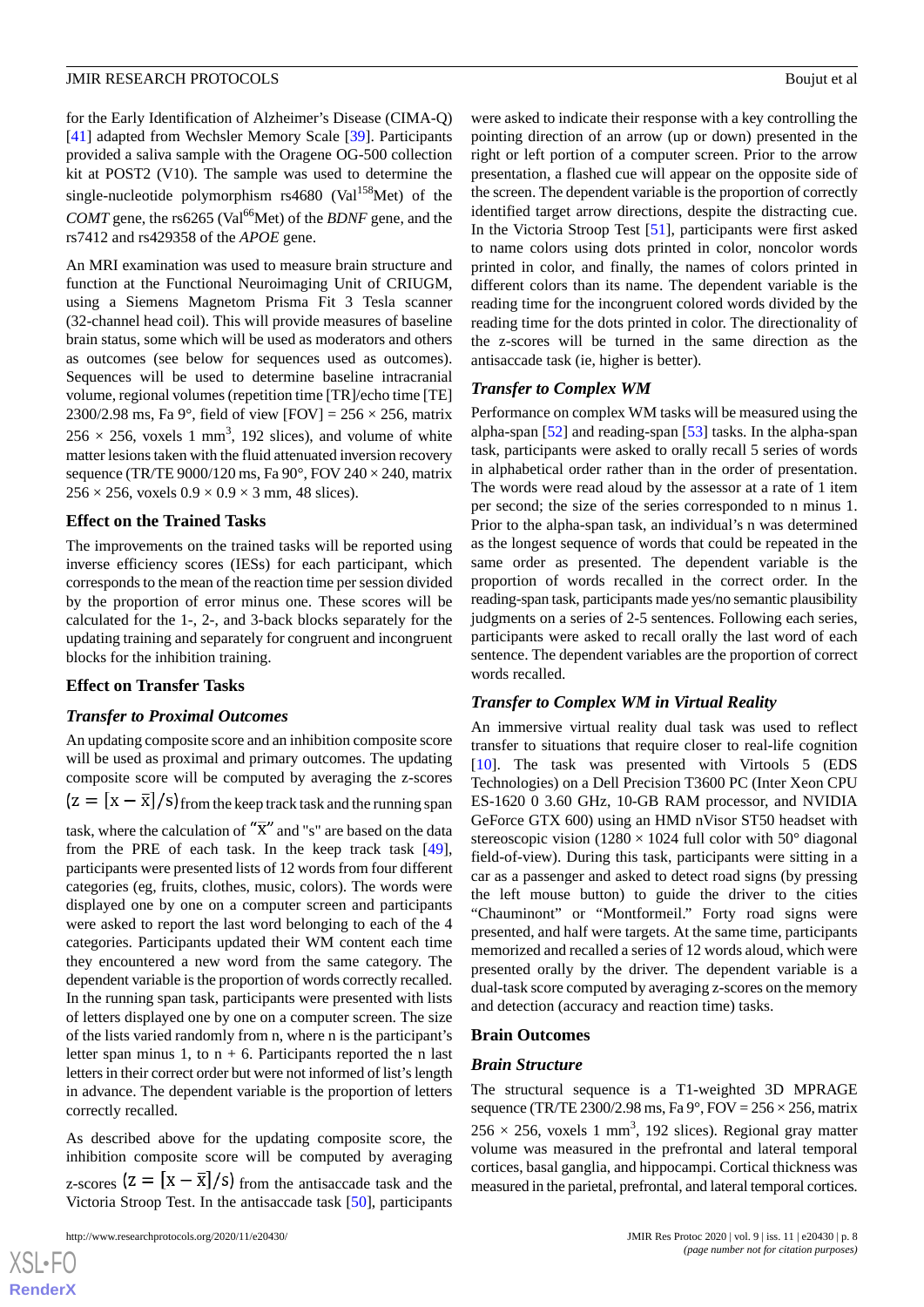#### *Brain Activations*

Task-related activations associated with performing updating and inhibition tasks were examined using an interleaved simultaneous multislice (accelerator factor  $= 6$ ) and echo-planar imaging (TR/TE 785/30 ms, Fa 54 $\degree$ , FOV 192  $\times$  192, matrix 64  $\times$  64, voxels 3 mm<sup>3</sup>, 39 slices). A letter N-back task was used to assess updating activations using a block design. Three conditions were presented pseudo-randomly for a total of 15 blocks: (1) a 0-back condition serving as a control, in which a "yes" response was required upon presentation of the letter X; (2) 1-back; and (3) 2-back conditions, in which a "yes" response was required if a given letter was identical to the one presented at the *n*-back position in the sequence; and in other cases, a "no" response was expected. A 3-color Stroop task was administered to assess activity relating to inhibition. The 3 conditions, presented across 15 blocks, were as follows: (1) neutral (a string of the letter X presented in blue, green, or red font), (2) congruent (the words "BLUE," "GREEN," and "RED" presented in blue, green, and red font, respectively), and (3) incongruent (these same words in a colored font that does not correspond to the significance of the word). Throughout all conditions, participants also indicated the color of the font.

# **Quality Control and Data Management**

All assessors and supervisors received an 8-hour training session to ensure treatment adherence and harmonize data collection. They were provided with a manual that details the procedure or training. Furthermore, the first 2 participants were tested under supervision. Data were entered at the end of each wave by the assessors, who were blinded to treatment allocation. Double data entry was used for quality control for transfer cognitive tasks with manually entered scores (ie, running span, keep track, alpha span, reading span, and verbal recall in VR task). When the study was complete, the participants were contacted by phone to answer a Likert-scale questionnaire assessing their motivation associated with the intervention they received ([Multimedia Appendix 1\)](#page-10-5).

#### **Statistical Analyses**

# *Sample Size*

Our aim is to recruit 90 participants in total. Given an attrition rate between 10% and 16% (see [\[54](#page-13-2)] for a review), there would be approximately 27 participants per condition. Assuming a significance level of  $\alpha$ =.05, a power of 0.80, and a correlation of *r*=.50 between 3 repeated measures, the G\*Power 3 software for mixed designs estimates that the sample size will provide sufficient power to detect a small to medium effect  $(f=0.15)$ . Indeed, small to medium effect sizes correspond to those observed with similar training programs in the meta-analysis by Lampit et al [\[55](#page-13-3)].

# *Analysis of Behavioral and Brain Outcomes*

We will use a modified intention-to-treat analysis of behavioral outcomes to minimize attrition-related bias, so that all participants who have completed at least one postbaseline assessment will be analyzed. The effect of training programs on the behavioral outcomes will be analyzed with linear mixed-effects models (LMMs) as this analysis makes it possible

to compare performance growth between groups and is resistant to missing values. Training improvements will be tested using IES as the dependent variable with 2 separate analyses using *session* (12 levels: session 1 to session 12) *× condition* (3 levels: IES 1-back/IES 2-back/IES 3-back) for the updating training and *session* (12 levels: session 1 to session 12) *× condition* (2 levels: IES Congruent/IES Incongruent) for inhibition training. When significant interaction effects are found, pairwise comparisons will be computed within each training group (comparing performances at sessions 6 and 12 to session 1) and between training conditions at sessions 6 and 12.

Efficacy of training to improve proximal task performances will be tested at 2 separate *time* (three levels: PRE/POST2/POST4) × *training* (3 levels: inhibition/updating/general knowledge) LMMs, using inhibition and updating composite scores as dependent variables. When significant interaction effects are found, pairwise comparisons will be computed within each training group (comparing performances at POST2 and POST4 to PRE) and between training groups (comparing performances for the inhibition and updating condition to general knowledge condition) at POST2 and POST4. To reduce the statistical power cost due to multiple testing corrections and as we have a priori hypotheses, we will also conduct LMM analyses in the absence of interaction to make a direct comparison between the performances of the general knowledge training group (control active) and the updating or inhibition training groups separately.

Efficacy of training to improve complex WM will be tested in the same way with separate time-varying LMMs (5 levels: PRE/POST1/POST2/POST3/POST4) × *training* (3 levels: inhibition/updating/general knowledge) for each task (ie, reading span, alpha span, and VR composite score).

Finally, we will use a per-protocol analysis for the neuroimaging outcomes. Structural MRI images will be analyzed with FreeSurfer 6 [[56\]](#page-13-4) to calculate regional cortical gray matter thickness, area, and volume, in the prefrontal, parietal and temporal cortices. Subcortical volumes were segmented for basal ganglia and hippocampi. fMRI images will be preprocessed with SPM12 [[57\]](#page-13-5) (realignment, slice timing, coregistration, normalization, smoothing) and will be analyzed as a block design model at subject level with a fixed-effects general linear model (GLM). The GLM will use 1 regressor for each condition task convolved with a canonical hemodynamic response function. A high-pass filter of 128 seconds will be applied to remove low frequencies. Task-related activation will be analyzed using the following fMRI contrasts: [1-back > 0-back] and  $[2$ -back  $> 0$ -back] as a measure of updating at varying task loads; and  $[2-back > 1-back]$  as a measure of load-related activation for the N-back task; [congruent > neutral] as a measure of reading-related activation; and [incongruent > neutral] and [incongruent > congruent] as measures of inhibition for the Stroop task. Whole-brain analysis will help determine task-related activation and whether alternative regions are recruited throughout or after training. Mixed ANOVAs will be carried out in regions of interest using beta weights from the activation clusters and from well-documented task-related regions. We will also adopt a parametric approach analysis, in which the first-level GLM included regressor for task block with parametric modulator for WM load.

```
XS-FO
RenderX
```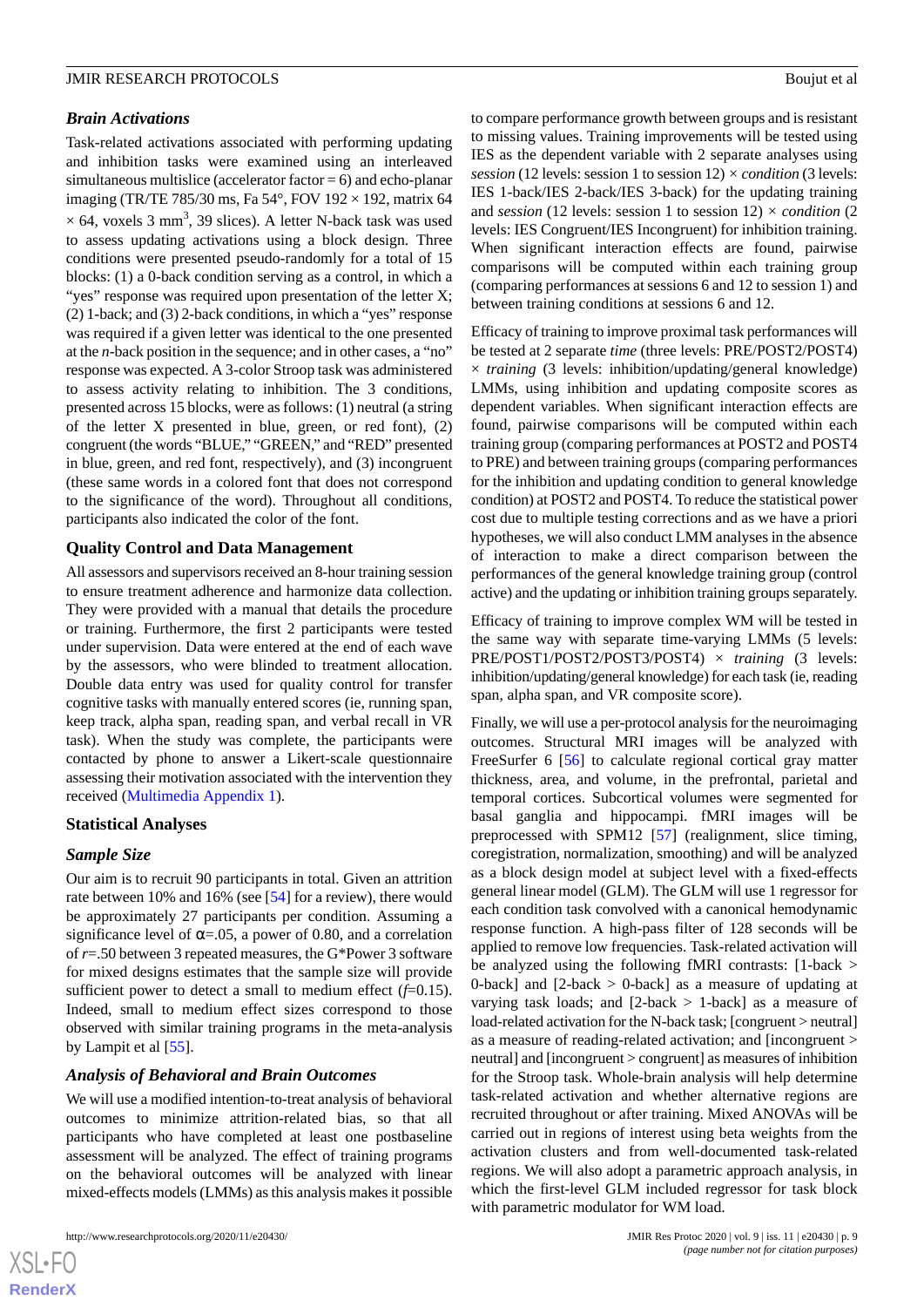# *Analysis of Moderators*

Linear and logistic regression analyzes will evaluate the relationship between change scores (from behavioral and brain outcomes) and personal variables. As predictors, we will use: (1) education, (2) cognition at baseline; (3) scores on the CRQ; (4) motivation scale score; (5) sex; (6) genotypes (ie, BDNF, COMT, and APOE-ε4); (7) pretraining intracranial volume and white matter lesions; (8) regional gray matter volumes in the prefrontal and lateral temporal cortices; (9) basal ganglia and hippocampi; and (10) pretraining functional activations in the prefrontal and lateral temporal cortices, basal ganglia, and hippocampi. Linear multiple regression and dichotomous moderator analyzes will also be used to examine whether the CRQ's score and the genotypes moderate the relationship between the change scores and the other predictors.

# *Analysis of Dose Effects*

Dose effect will be analyzed with unconditional and conditional growth models to estimate and model the changes in behavioral and brain outcomes as training progresses.

# *Analysis of Age Differences*

After ensuring that the 3 training groups are equivalent, we will first assess the effect of age prior to intervention using ANOVAs, which will compare the performance in both age groups at baseline to assess whether the intervention reduces the effect of age on behavioral and brain outcomes. Separate analyses will be used for the different outcome variables. Using additional ANOVAs, we will then compare the performance of younger participants to the POST4 performance of older participants as a function of their training group and task conditions. Performance of each training group will be compared to the younger group using pairwise comparisons. Finally, whole-brain T-tests in SPM12 will compare age groups at PRE and POST4 to observe differences in activation patterns.

# **Ethics Approval and Consent to Participate**

The study has been approved by the Ethics Committee for Aging-Neuroimaging Research of the Integrated University<br>Center of Health And Social Services of of Health And Social Services of South-Central-Island-of-Montreal (CIUSSS; application #CERVN17-18-02, approval May 8, 2017). Participants signed an informed consent form at their first evaluation visit.

# **Security, Storage, and Confidentiality**

The data are deidentified. Participants are assigned a single alpha-numeric number based on their entry in the project. All data and information are identified with this number. Brain images are processed to remove any personal information or identifier. Personal information and the key with the assigned number are kept in locked filing cabinets and available just for the principal investigator (SB). If anonymized information has to be downloaded to computers, it is kept in secured files.

# **Access to Data**

[XSL](http://www.w3.org/Style/XSL)•FO **[RenderX](http://www.renderx.com/)**

The data sets for this study will be made available after publication on request to the principal investigator.

# **Dissemination Policy**

Data will be presented in international conferences and through publications in journals with peer-reviewed committees. Study results will also be presented to the public through lay-audience talks and press releases.

# *Results*

The project was funded in January 2017; enrollment began in October 2017 and data collection was completed in April 2019. Data analysis has begun in June 2020 and the first results should be published by the end of 2020 or early 2021.

# *Discussion*

This study is a randomized double-blind controlled trial designed to examine the impact of 2 attentional control interventions, inhibition and updating, on the cognition and brain of older adults. The effect will be examined on proximal measures of inhibition and updating, complex WM measures and brain status, which will be measured with structural MRI and fMRI. Updating and inhibition are linked to age-related decline in WM [[58\]](#page-13-6), and have been identified as the most critical attentional control processes supporting fluid cognition [[59\]](#page-13-7). Some studies have found some cognitive improvements following attentional control training in older adults (see [[54\]](#page-13-2) for a review). However, no study has yet to compare the relative efficacy of 2 attentional control interventions in older adults.

One strength of this study is precisely the side-by-side comparison of updating and inhibition interventions, against an active control condition. Moreover, updating and inhibition rely on distinct brain regions (eg, frontostriatal regions and right inferior frontal gyrus, respectively), which simplifies the examination of the relationship between brain and cognitive changes. This study will also establish whether inhibition and updating training programs are useful cognitive interventions to improve performance beyond the training tasks and, ultimately, to improve complex WM functioning in aging. The inclusion of a group of younger adults will help determine whether the training programs increase the performance of older adults to the level of the younger participants. Comparing younger and older adults will also clarify whether cognitive gains result from the restoration of the specialized brain regions (eg, normalization of activations relative to younger adults) or from compensative processes (eg, increased activations in specialized or alternative regions).

This study is particularly innovative due to the use of VR, which will objectively measure performance in situations that approximate real life and examine transfer in everyday situations. Transfer to real life is usually measured using self-reported questionnaires, which may lack sensitivity to intraindividual changes, especially within the short period covered by this study (eg, [\[60](#page-13-8)]). Finally, another strength of this study is the analyses of genetic moderators to identify and characterize responders. There has been tremendous interest recently in the potential of plasticity-related genes. A better understanding of the moderating role of genetic polymorphisms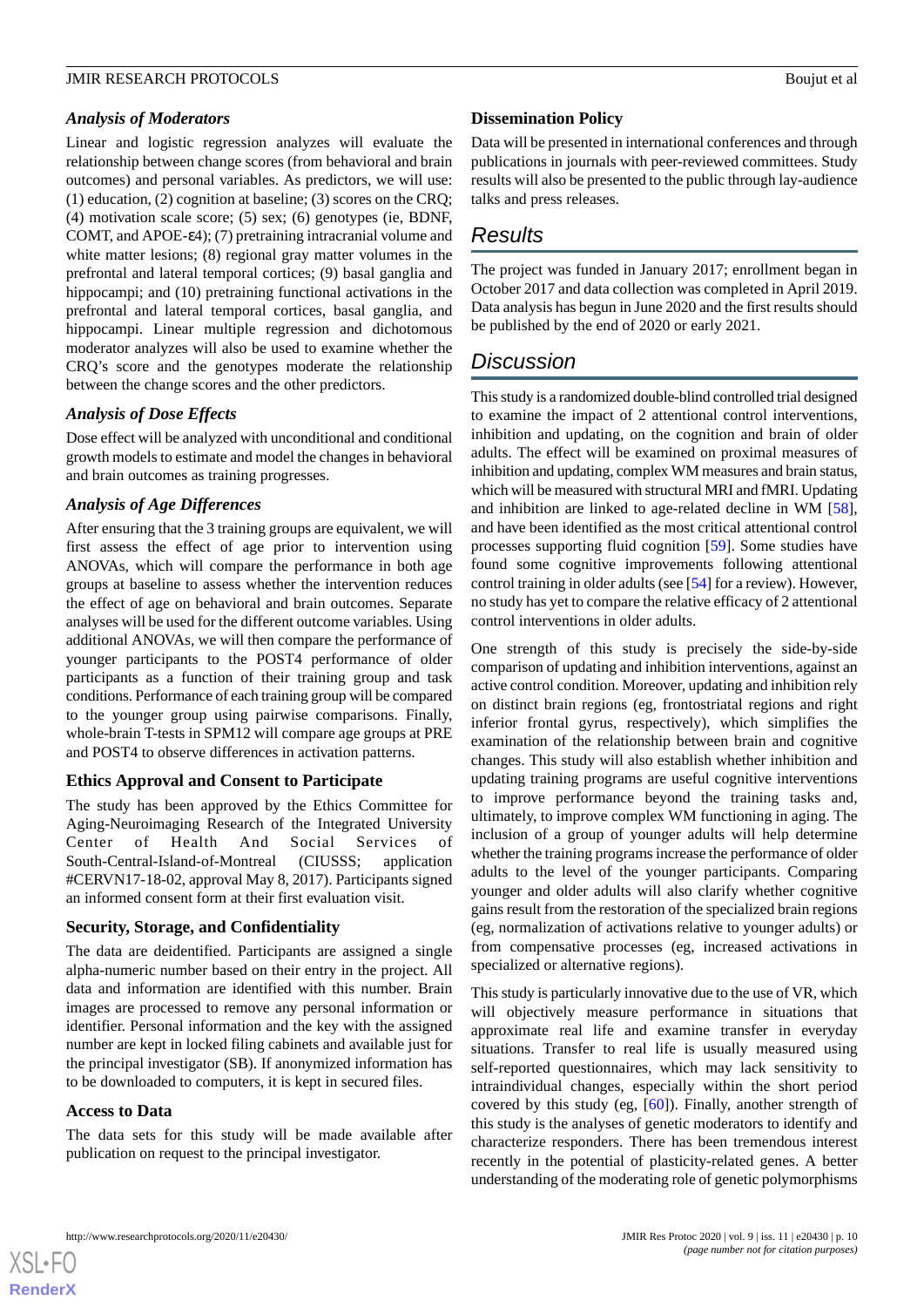on training efficiency and transfer will help promote better adapted cognitive training programs.

The study requires many in-laboratory sessions, which may limit the recruitment of less mobile or less healthy older adults, hence reducing the generalizability of our findings. Another limitation is the absence of a no-contact control group because the cognitive gains from the active control intervention (a general knowledge quiz game) are unknown. As this training induces memory searching and potential reflexive abilities, WM could be moderately stimulated. Therefore, the differences in cognitive gains between the experimental groups and the active control group may not be as strong as expected, which would suggest a cautious interpretation of the impact of the interventions.

# **Acknowledgments**

We warmly thank Nick Corriveau-Lecavalier for his help in starting the study, Maxime Bergevin for his contribution as the coordinator for cognitive training, Julie Legault, Adama Fanta Kaba, and Marie-Claude Veilleux for their contributions regarding enrollment and cognitive assessment. We also want to acknowledge the students who have been involved as trainers and in various aspects of the preparation of the study: Justine Fortin, Camille Hamelin, Barbara Lefranc, and Léo Mottron-Belleville. Finally, thanks to Annie Webb for English revision. This study is funded by the Natural Sciences and Engineering Research Council of Canada (NSERC), the Canada Research Chairs Program, the Montreal Geriatrics Institute Foundation (Sojecci), Lemaire Foundation and the Fonds de Recherche en Santé-Québec. AB is funded by the CRIUGM Postdoctoral Fellowship Program and by CIHR (Grant S. Belleville). The sponsors were not involved in the design, methods, recruitment, data collection, analysis, or preparation of the paper.

# **Authors' Contributions**

Everyone that has significantly contributed to this work has been listed as coauthor. SB is the leader of the trial. She conceptualized the initial study and all authors provided feedback on the design. Final decisions are made by SB. AB is the project coordinator and oversees all aspects of the project with the exception of randomization done by SMe, and brain imaging done by SB, SMe, SMa, and LVV. AB and SB wrote the first version and the final revised version of the paper. All authors revised the paper and accepted the final submitted version.

#### **Conflicts of Interest**

<span id="page-10-5"></span>SB has been a consultant for research development on the prevention of Alzheimer disease for the Fondation IUGM (2016) and for Sojecci (2017 to current), and for the development of a cognitive stimulation program for the Centre de promotion de la Santé AvantÂge (2015). She has intellectual property rights on the "Programme de Stimulation pour une santé cognitive, Memoria, Batterie d'évaluation de la mémoire Côte-des-Neiges" and "MEMO, Méthode d'Entrainement pour une Mémoire Optimale". She collaborates and receives funding from Mind Maze and Beam Me Up. The remaining authors declare that they have no competing interests.

# **Multimedia Appendix 1**

Likert scale questionnaire assessing motivation and perceptions of improvement associated with the interventions. [[DOCX File , 16 KB](https://jmir.org/api/download?alt_name=resprot_v9i11e20430_app1.docx&filename=32467790cc08ea717ab499feafd20199.docx)-[Multimedia Appendix 1\]](https://jmir.org/api/download?alt_name=resprot_v9i11e20430_app1.docx&filename=32467790cc08ea717ab499feafd20199.docx)

# <span id="page-10-0"></span>**Multimedia Appendix 2**

<span id="page-10-1"></span>Previous peer-review report. [[PDF File \(Adobe PDF File\), 1110 KB](https://jmir.org/api/download?alt_name=resprot_v9i11e20430_app2.pdf&filename=36ea6e257e6a319af29dc451eb29e331.pdf)-[Multimedia Appendix 2\]](https://jmir.org/api/download?alt_name=resprot_v9i11e20430_app2.pdf&filename=36ea6e257e6a319af29dc451eb29e331.pdf)

#### <span id="page-10-2"></span>**References**

- 1. National Academies of Sciences, Engineering, and Medicine. In: Leshner AI, Landis S, Stroud C, Downey A, editors. Preventing Cognitive Decline and Dementia. Washington, DC: National Academies Press; 2017.
- <span id="page-10-3"></span>2. Engle RW. Working Memory and Executive Attention: A Revisit. Perspect Psychol Sci 2018 Mar;13(2):190-193. [doi: [10.1177/1745691617720478\]](http://dx.doi.org/10.1177/1745691617720478) [Medline: [29592654\]](http://www.ncbi.nlm.nih.gov/entrez/query.fcgi?cmd=Retrieve&db=PubMed&list_uids=29592654&dopt=Abstract)
- <span id="page-10-4"></span>3. Li S, Schmiedek F, Huxhold O, Röcke C, Smith J, Lindenberger U. Working memory plasticity in old age: practice gain, transfer, and maintenance. Psychol Aging 2008 Dec;23(4):731-742. [doi: [10.1037/a0014343](http://dx.doi.org/10.1037/a0014343)] [Medline: [19140644\]](http://www.ncbi.nlm.nih.gov/entrez/query.fcgi?cmd=Retrieve&db=PubMed&list_uids=19140644&dopt=Abstract)
- 4. Heinzel S, Schulte S, Onken J, Duong Q, Riemer TG, Heinz A, et al. Working memory training improvements and gains in non-trained cognitive tasks in young and older adults. Neuropsychol Dev Cogn B Aging Neuropsychol Cogn 2014;21(2):146-173. [doi: [10.1080/13825585.2013.790338\]](http://dx.doi.org/10.1080/13825585.2013.790338) [Medline: [23639070\]](http://www.ncbi.nlm.nih.gov/entrez/query.fcgi?cmd=Retrieve&db=PubMed&list_uids=23639070&dopt=Abstract)
- 5. Du X, Ji Y, Chen T, Tang Y, Han B. Can working memory capacity be expanded by boosting working memory updating efficiency in older adults? Psychol Aging 2018 Dec;33(8):1134-1151. [doi: [10.1037/pag0000311](http://dx.doi.org/10.1037/pag0000311)] [Medline: [30475011](http://www.ncbi.nlm.nih.gov/entrez/query.fcgi?cmd=Retrieve&db=PubMed&list_uids=30475011&dopt=Abstract)]
- 6. Salminen T, Strobach T, Schubert T. On the impacts of working memory training on executive functioning. Front Hum Neurosci 2012;6:166 [\[FREE Full text\]](https://doi.org/10.3389/fnhum.2012.00166) [doi: [10.3389/fnhum.2012.00166\]](http://dx.doi.org/10.3389/fnhum.2012.00166) [Medline: [22685428](http://www.ncbi.nlm.nih.gov/entrez/query.fcgi?cmd=Retrieve&db=PubMed&list_uids=22685428&dopt=Abstract)]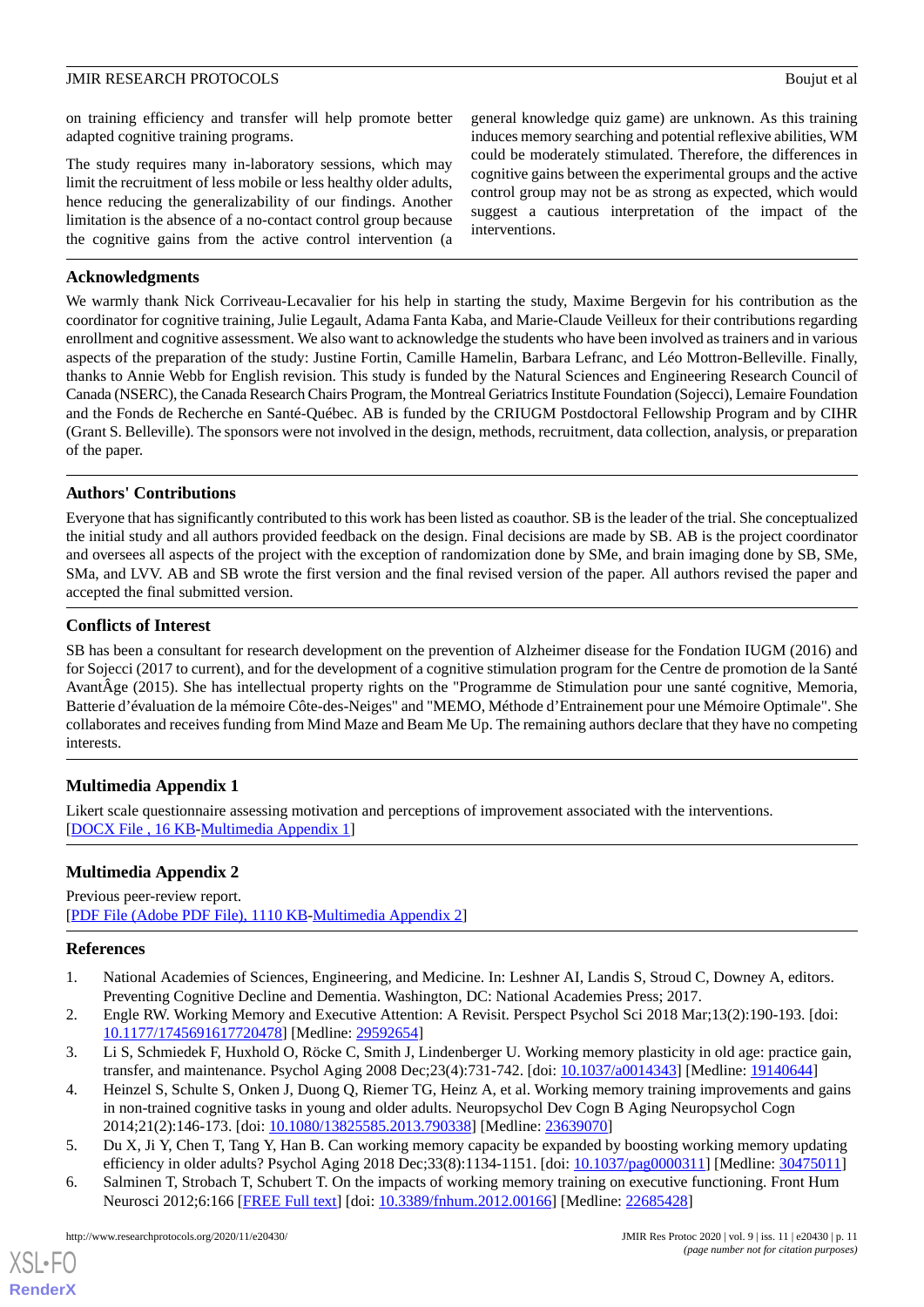- <span id="page-11-0"></span>7. Kühn S, Lorenz RC, Weichenberger M, Becker M, Haesner M, O'Sullivan J, et al. Taking control! Structural and behavioural plasticity in response to game-based inhibition training in older adults. Neuroimage 2017 Aug 01;156:199-206. [doi: [10.1016/j.neuroimage.2017.05.026\]](http://dx.doi.org/10.1016/j.neuroimage.2017.05.026) [Medline: [28527788\]](http://www.ncbi.nlm.nih.gov/entrez/query.fcgi?cmd=Retrieve&db=PubMed&list_uids=28527788&dopt=Abstract)
- <span id="page-11-2"></span><span id="page-11-1"></span>8. Ji Y, Wang J, Chen T, Du X, Zhan Y. Plasticity of inhibitory processes and associated far-transfer effects in older adults. Psychol Aging 2016 Aug;31(5):415-429. [doi: [10.1037/pag0000102\]](http://dx.doi.org/10.1037/pag0000102) [Medline: [27243762](http://www.ncbi.nlm.nih.gov/entrez/query.fcgi?cmd=Retrieve&db=PubMed&list_uids=27243762&dopt=Abstract)]
- <span id="page-11-3"></span>9. Bier B, de Boysson C, Belleville S. Identifying training modalities to improve multitasking in older adults. Age (Dordr) 2014;36(4):9688 [[FREE Full text\]](http://europepmc.org/abstract/MED/25073453) [doi: [10.1007/s11357-014-9688-2](http://dx.doi.org/10.1007/s11357-014-9688-2)] [Medline: [25073453](http://www.ncbi.nlm.nih.gov/entrez/query.fcgi?cmd=Retrieve&db=PubMed&list_uids=25073453&dopt=Abstract)]
- <span id="page-11-4"></span>10. Bier B, Ouellet E, Belleville S. Computerized attentional training and transfer with virtual reality: Effect of age and training type. Neuropsychology 2018 Jul;32(5):597-614. [doi: [10.1037/neu0000417](http://dx.doi.org/10.1037/neu0000417)] [Medline: [29952612\]](http://www.ncbi.nlm.nih.gov/entrez/query.fcgi?cmd=Retrieve&db=PubMed&list_uids=29952612&dopt=Abstract)
- 11. Owen AM, McMillan KM, Laird AR, Bullmore E. N-back working memory paradigm: a meta-analysis of normative functional neuroimaging studies. Hum Brain Mapp 2005 May;25(1):46-59. [doi: [10.1002/hbm.20131\]](http://dx.doi.org/10.1002/hbm.20131) [Medline: [15846822\]](http://www.ncbi.nlm.nih.gov/entrez/query.fcgi?cmd=Retrieve&db=PubMed&list_uids=15846822&dopt=Abstract)
- <span id="page-11-5"></span>12. Yaple ZA, Stevens WD, Arsalidou M. Meta-analyses of the n-back working memory task: fMRI evidence of age-related changes in prefrontal cortex involvement across the adult lifespan. Neuroimage 2019 Aug 01;196:16-31. [doi: [10.1016/j.neuroimage.2019.03.074\]](http://dx.doi.org/10.1016/j.neuroimage.2019.03.074) [Medline: [30954708\]](http://www.ncbi.nlm.nih.gov/entrez/query.fcgi?cmd=Retrieve&db=PubMed&list_uids=30954708&dopt=Abstract)
- <span id="page-11-6"></span>13. Suzuki M, Kawagoe T, Nishiguchi S, Abe N, Otsuka Y, Nakai R, et al. Neural Correlates of Working Memory Maintenance in Advanced Aging: Evidence From fMRI. Front Aging Neurosci 2018;10:358 [[FREE Full text](https://doi.org/10.3389/fnagi.2018.00358)] [doi: [10.3389/fnagi.2018.00358](http://dx.doi.org/10.3389/fnagi.2018.00358)] [Medline: [30459595](http://www.ncbi.nlm.nih.gov/entrez/query.fcgi?cmd=Retrieve&db=PubMed&list_uids=30459595&dopt=Abstract)]
- 14. Milham MP, Erickson KI, Banich MT, Kramer AF, Webb A, Wszalek T, et al. Attentional control in the aging brain: insights from an fMRI study of the stroop task. Brain Cogn 2002 Aug;49(3):277-296. [doi: [10.1006/brcg.2001.1501\]](http://dx.doi.org/10.1006/brcg.2001.1501) [Medline: [12139955](http://www.ncbi.nlm.nih.gov/entrez/query.fcgi?cmd=Retrieve&db=PubMed&list_uids=12139955&dopt=Abstract)]
- <span id="page-11-7"></span>15. Prakash RS, Erickson KI, Colcombe SJ, Kim JS, Voss MW, Kramer AF. Age-related differences in the involvement of the prefrontal cortex in attentional control. Brain Cogn 2009 Dec; 71(3):328-335 [[FREE Full text](http://europepmc.org/abstract/MED/19699019)] [doi: [10.1016/j.bandc.2009.07.005\]](http://dx.doi.org/10.1016/j.bandc.2009.07.005) [Medline: [19699019](http://www.ncbi.nlm.nih.gov/entrez/query.fcgi?cmd=Retrieve&db=PubMed&list_uids=19699019&dopt=Abstract)]
- <span id="page-11-8"></span>16. Roberts KL, Hall DA. Examining a supramodal network for conflict processing: a systematic review and novel functional magnetic resonance imaging data for related visual and auditory stroop tasks. J Cogn Neurosci 2008 Jun;20(6):1063-1078. [doi: [10.1162/jocn.2008.20074](http://dx.doi.org/10.1162/jocn.2008.20074)] [Medline: [18211237](http://www.ncbi.nlm.nih.gov/entrez/query.fcgi?cmd=Retrieve&db=PubMed&list_uids=18211237&dopt=Abstract)]
- <span id="page-11-11"></span><span id="page-11-9"></span>17. Heinzel S, Lorenz RC, Pelz P, Heinz A, Walter H, Kathmann N, et al. Neural correlates of training and transfer effects in working memory in older adults. Neuroimage 2016 Jul 01;134:236-249. [doi: [10.1016/j.neuroimage.2016.03.068\]](http://dx.doi.org/10.1016/j.neuroimage.2016.03.068) [Medline: [27046110](http://www.ncbi.nlm.nih.gov/entrez/query.fcgi?cmd=Retrieve&db=PubMed&list_uids=27046110&dopt=Abstract)]
- <span id="page-11-10"></span>18. Dahlin E, Neely AS, Larsson A, Bäckman L, Nyberg L. Transfer of learning after updating training mediated by the striatum. Science 2008 Jun 13;320(5882):1510-1512 [\[FREE Full text\]](http://www.sciencemag.org/cgi/pmidlookup?view=long&pmid=18556560) [doi: [10.1126/science.1155466](http://dx.doi.org/10.1126/science.1155466)] [Medline: [18556560](http://www.ncbi.nlm.nih.gov/entrez/query.fcgi?cmd=Retrieve&db=PubMed&list_uids=18556560&dopt=Abstract)]
- <span id="page-11-12"></span>19. Miró-Padilla A, Bueichekú E, Ventura-Campos N, Flores-Compañ M, Parcet MA, Ávila C. Long-term brain effects of N-back training: an fMRI study. Brain Imaging Behav 2019 Aug;13(4):1115-1127. [doi: [10.1007/s11682-018-9925-x\]](http://dx.doi.org/10.1007/s11682-018-9925-x) [Medline: [30006860](http://www.ncbi.nlm.nih.gov/entrez/query.fcgi?cmd=Retrieve&db=PubMed&list_uids=30006860&dopt=Abstract)]
- <span id="page-11-13"></span>20. Berkman ET, Kahn LE, Merchant JS. Training-induced changes in inhibitory control network activity. J Neurosci 2014 Jan 01;34(1):149-157 [[FREE Full text](http://www.jneurosci.org/cgi/pmidlookup?view=long&pmid=24381276)] [doi: [10.1523/JNEUROSCI.3564-13.2014\]](http://dx.doi.org/10.1523/JNEUROSCI.3564-13.2014) [Medline: [24381276](http://www.ncbi.nlm.nih.gov/entrez/query.fcgi?cmd=Retrieve&db=PubMed&list_uids=24381276&dopt=Abstract)]
- <span id="page-11-14"></span>21. Heinzel S, Lorenz RC, Brockhaus W, Wüstenberg T, Kathmann N, Heinz A, et al. Working memory load-dependent brain response predicts behavioral training gains in older adults. J Neurosci 2014 Jan 22;34(4):1224-1233 [\[FREE Full text](http://www.jneurosci.org/cgi/pmidlookup?view=long&pmid=24453314)] [doi: [10.1523/JNEUROSCI.2463-13.2014\]](http://dx.doi.org/10.1523/JNEUROSCI.2463-13.2014) [Medline: [24453314](http://www.ncbi.nlm.nih.gov/entrez/query.fcgi?cmd=Retrieve&db=PubMed&list_uids=24453314&dopt=Abstract)]
- 22. Vermeij A, Kessels RPC, Heskamp L, Simons EMF, Dautzenberg PLJ, Claassen JAHR. Prefrontal activation may predict working-memory training gain in normal aging and mild cognitive impairment. Brain Imaging Behav 2017 Feb;11(1):141-154 [[FREE Full text](http://europepmc.org/abstract/MED/26843001)] [doi: [10.1007/s11682-016-9508-7\]](http://dx.doi.org/10.1007/s11682-016-9508-7) [Medline: [26843001](http://www.ncbi.nlm.nih.gov/entrez/query.fcgi?cmd=Retrieve&db=PubMed&list_uids=26843001&dopt=Abstract)]
- 23. Belleville S, Boller B, Ducharme-Laliberté G, Mellah S. Can cognitive training be used as a tool to promote cognitive reserve in older adults? Measuring similarities and interaction effects. In: Alzheimer's & Dementia. 2017 Jul Presented at: Alzheimer's Association International Conference; Thursday, July 20, 2017; London p. P1447. [doi: [10.1016/j.jalz.2017.07.484](http://dx.doi.org/10.1016/j.jalz.2017.07.484)]
- <span id="page-11-17"></span>24. Foroughi CK, Monfort SS, Paczynski M, McKnight PE, Greenwood PM. Placebo effects in cognitive training. Proc Natl Acad Sci U S A 2016 Jul 05;113(27):7470-7474 [[FREE Full text](http://www.pnas.org/cgi/pmidlookup?view=long&pmid=27325761)] [doi: [10.1073/pnas.1601243113\]](http://dx.doi.org/10.1073/pnas.1601243113) [Medline: [27325761\]](http://www.ncbi.nlm.nih.gov/entrez/query.fcgi?cmd=Retrieve&db=PubMed&list_uids=27325761&dopt=Abstract)
- <span id="page-11-15"></span>25. Katz B, Jones M, Shah P, Buschkuehl M, Jaeggi S. Individual differences and motivational effects. In: Cognitive Training. Cham: Springer International Publishing; 2016:157-166.
- <span id="page-11-16"></span>26. Lövdén M, Brehmer Y, Li S, Lindenberger U. Training-induced compensation versus magnification of individual differences in memory performance. Front Hum Neurosci 2012;6:141 [[FREE Full text](https://doi.org/10.3389/fnhum.2012.00141)] [doi: [10.3389/fnhum.2012.00141\]](http://dx.doi.org/10.3389/fnhum.2012.00141) [Medline: [22615692](http://www.ncbi.nlm.nih.gov/entrez/query.fcgi?cmd=Retrieve&db=PubMed&list_uids=22615692&dopt=Abstract)]
- 27. Mohammed S, Flores L, Deveau J, Hoffing RC, Phung C, Parlett CM, et al. The Benefits and Challenges of Implementing Motivational Features to Boost Cognitive Training Outcome. J Cogn Enhanc 2017 Dec;1(4):491-507 [\[FREE Full text\]](http://europepmc.org/abstract/MED/30221244) [doi: [10.1007/s41465-017-0047-y\]](http://dx.doi.org/10.1007/s41465-017-0047-y) [Medline: [30221244](http://www.ncbi.nlm.nih.gov/entrez/query.fcgi?cmd=Retrieve&db=PubMed&list_uids=30221244&dopt=Abstract)]
- 28. Galluzzi S, Lanni C, Pantoni L, Filippi M, Frisoni GB. White matter lesions in the elderly: pathophysiological hypothesis on the effect on brain plasticity and reserve. J Neurol Sci 2008 Oct 15;273(1-2):3-9. [doi: [10.1016/j.jns.2008.06.023](http://dx.doi.org/10.1016/j.jns.2008.06.023)] [Medline: [18672256](http://www.ncbi.nlm.nih.gov/entrez/query.fcgi?cmd=Retrieve&db=PubMed&list_uids=18672256&dopt=Abstract)]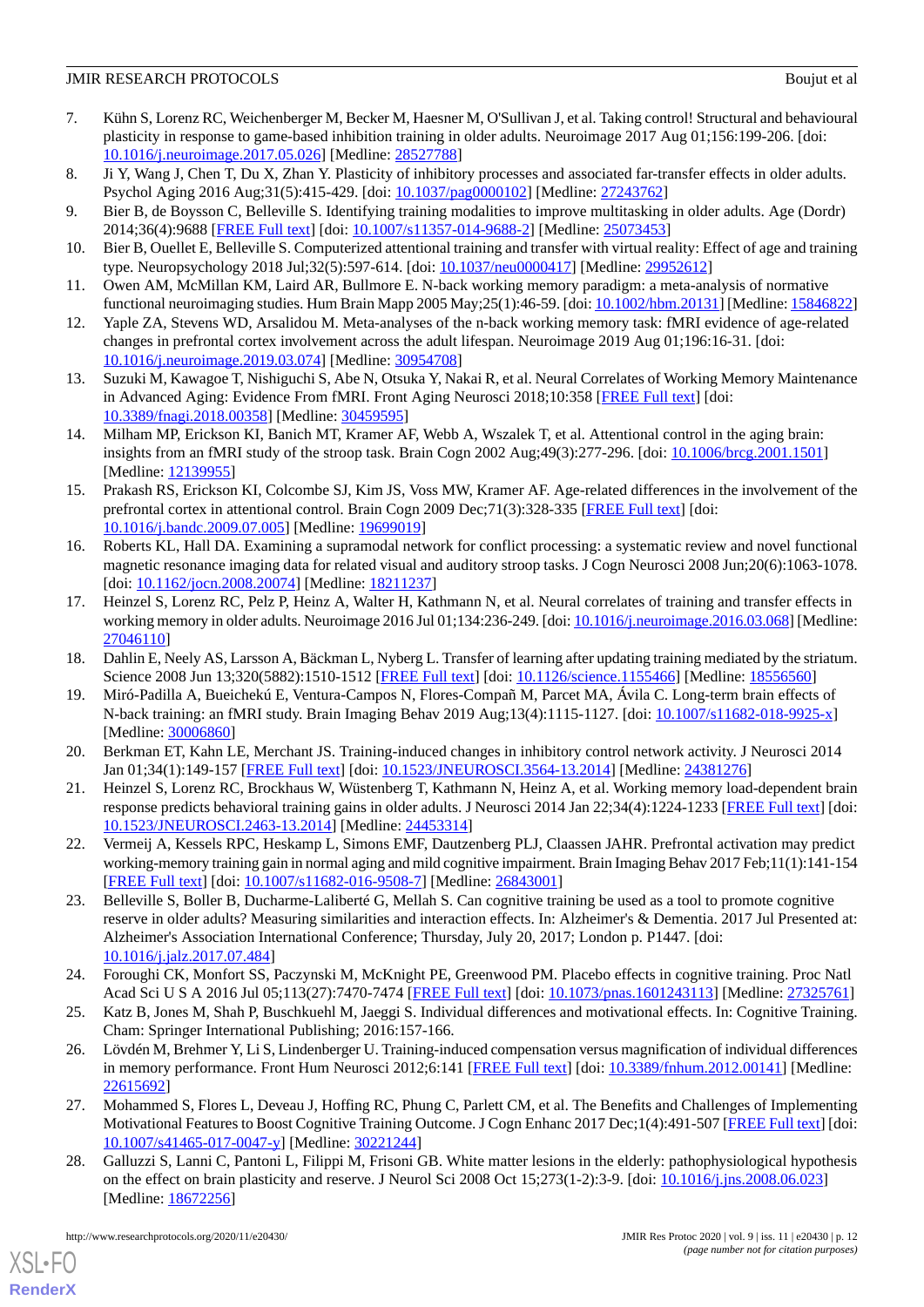- <span id="page-12-0"></span>29. McCarrey AC, An Y, Kitner-Triolo MH, Ferrucci L, Resnick SM. Sex differences in cognitive trajectories in clinically normal older adults. Psychol Aging 2016 Mar;31(2):166-175 [\[FREE Full text\]](http://europepmc.org/abstract/MED/26796792) [doi: [10.1037/pag0000070\]](http://dx.doi.org/10.1037/pag0000070) [Medline: [26796792](http://www.ncbi.nlm.nih.gov/entrez/query.fcgi?cmd=Retrieve&db=PubMed&list_uids=26796792&dopt=Abstract)]
- <span id="page-12-1"></span>30. Royle NA, Booth T, Valdés Hernández MC, Penke L, Murray C, Gow AJ, et al. Estimated maximal and current brain volume predict cognitive ability in old age. Neurobiol Aging 2013 Dec;34(12):2726-2733 [\[FREE Full text\]](https://linkinghub.elsevier.com/retrieve/pii/S0197-4580(13)00225-X) [doi: [10.1016/j.neurobiolaging.2013.05.015](http://dx.doi.org/10.1016/j.neurobiolaging.2013.05.015)] [Medline: [23850342\]](http://www.ncbi.nlm.nih.gov/entrez/query.fcgi?cmd=Retrieve&db=PubMed&list_uids=23850342&dopt=Abstract)
- <span id="page-12-2"></span>31. Erickson KI, Kim JS, Suever BL, Voss MW, Francis BM, Kramer AF. Genetic contributions to age-related decline in executive function: a 10-year longitudinal study of COMT and BDNF polymorphisms. Front Hum Neurosci 2008;2:11 [[FREE Full text](https://doi.org/10.3389/neuro.09.011.2008)] [doi: [10.3389/neuro.09.011.2008](http://dx.doi.org/10.3389/neuro.09.011.2008)] [Medline: [18958211\]](http://www.ncbi.nlm.nih.gov/entrez/query.fcgi?cmd=Retrieve&db=PubMed&list_uids=18958211&dopt=Abstract)
- <span id="page-12-4"></span><span id="page-12-3"></span>32. Papenberg G, Lindenberger U, Bäckman L. Aging-related magnification of genetic effects on cognitive and brain integrity. Trends Cogn Sci 2015 Sep;19(9):506-514. [doi: [10.1016/j.tics.2015.06.008](http://dx.doi.org/10.1016/j.tics.2015.06.008)] [Medline: [26187033](http://www.ncbi.nlm.nih.gov/entrez/query.fcgi?cmd=Retrieve&db=PubMed&list_uids=26187033&dopt=Abstract)]
- <span id="page-12-5"></span>33. Manard M, Collette F. Influence du polymorphisme nucléotidique COMT sur la mémoire de travail et son vieillissement. Rev Neuropsychol 2014;6(4):219. [doi: [10.3917/rne.064.0219](http://dx.doi.org/10.3917/rne.064.0219)]
- <span id="page-12-6"></span>34. Bellander M, Bäckman L, Liu T, Schjeide BM, Bertram L, Schmiedek F, et al. Lower baseline performance but greater plasticity of working memory for carriers of the val allele of the COMT Val<sup>1</sup> Met polymorphism. Neuropsychology 2015 Mar;29(2):247-254. [doi: [10.1037/neu0000088\]](http://dx.doi.org/10.1037/neu0000088) [Medline: [24819065\]](http://www.ncbi.nlm.nih.gov/entrez/query.fcgi?cmd=Retrieve&db=PubMed&list_uids=24819065&dopt=Abstract)
- <span id="page-12-7"></span>35. Zhao W, Huang L, Li Y, Zhang Q, Chen X, Fu W, et al. Evidence for the contribution of COMT gene Val158/108Met polymorphism (rs4680) to working memory training-related prefrontal plasticity. Brain Behav 2020 Feb;10(2):e01523 [[FREE Full text](https://doi.org/10.1002/brb3.1523)] [doi: [10.1002/brb3.1523\]](http://dx.doi.org/10.1002/brb3.1523) [Medline: [31917897](http://www.ncbi.nlm.nih.gov/entrez/query.fcgi?cmd=Retrieve&db=PubMed&list_uids=31917897&dopt=Abstract)]
- <span id="page-12-8"></span>36. Chan AW, Tetzlaff JM, Altman DG, Laupacis A, Gøtzsche PC, Krleža-Jerić K, et al. SPIRIT 2013 statement: defining standard protocol items for clinical trials. Ann Intern Med 2013 Feb 05;158(3):200-207 [\[FREE Full text\]](https://www.acpjournals.org/doi/10.7326/0003-4819-158-3-201302050-00583?url_ver=Z39.88-2003&rfr_id=ori:rid:crossref.org&rfr_dat=cr_pub%3dpubmed) [doi: [10.7326/0003-4819-158-3-201302050-00583](http://dx.doi.org/10.7326/0003-4819-158-3-201302050-00583)] [Medline: [23295957](http://www.ncbi.nlm.nih.gov/entrez/query.fcgi?cmd=Retrieve&db=PubMed&list_uids=23295957&dopt=Abstract)]
- <span id="page-12-9"></span>37. Lussier M, Brouillard P, Bherer L. Limited Benefits of Heterogeneous Dual-Task Training on Transfer Effects in Older Adults. J Gerontol B Psychol Sci Soc Sci 2017 Sep 01;72(5):801-812. [doi: [10.1093/geronb/gbv105](http://dx.doi.org/10.1093/geronb/gbv105)] [Medline: [26603017](http://www.ncbi.nlm.nih.gov/entrez/query.fcgi?cmd=Retrieve&db=PubMed&list_uids=26603017&dopt=Abstract)]
- <span id="page-12-19"></span>38. Chapman KR, Bing-Canar H, Alosco ML, Steinberg EG, Martin B, Chaisson C, et al. Mini Mental State Examination and Logical Memory scores for entry into Alzheimer's disease trials. Alzheimers Res Ther 2016 Feb 22;8:9 [[FREE Full text](https://alzres.biomedcentral.com/articles/10.1186/s13195-016-0176-z)] [doi: [10.1186/s13195-016-0176-z\]](http://dx.doi.org/10.1186/s13195-016-0176-z) [Medline: [26899835](http://www.ncbi.nlm.nih.gov/entrez/query.fcgi?cmd=Retrieve&db=PubMed&list_uids=26899835&dopt=Abstract)]
- <span id="page-12-11"></span><span id="page-12-10"></span>39. Elwood RW. The Wechsler Memory Scale-Revised: psychometric characteristics and clinical application. Neuropsychol Rev 1991 Jun;2(2):179-201. [doi: [10.1007/BF01109053\]](http://dx.doi.org/10.1007/BF01109053) [Medline: [1844708\]](http://www.ncbi.nlm.nih.gov/entrez/query.fcgi?cmd=Retrieve&db=PubMed&list_uids=1844708&dopt=Abstract)
- 40. Petersen RC, Doody R, Kurz A, Mohs RC, Morris JC, Rabins PV, et al. Current concepts in mild cognitive impairment. Arch Neurol 2001 Dec;58(12):1985-1992. [doi: [10.1001/archneur.58.12.1985](http://dx.doi.org/10.1001/archneur.58.12.1985)] [Medline: [11735772\]](http://www.ncbi.nlm.nih.gov/entrez/query.fcgi?cmd=Retrieve&db=PubMed&list_uids=11735772&dopt=Abstract)
- <span id="page-12-12"></span>41. Belleville S, LeBlanc AC, Kergoat M, Calon F, Gaudreau P, Hébert SS, Consortium for the Early Identification of Alzheimer's disease-Quebec (CIMA-Q). The Consortium for the early identification of Alzheimer's disease-Quebec (CIMA-Q). Alzheimers Dement (Amst) 2019 Dec;11:787-796 [\[FREE Full text\]](https://linkinghub.elsevier.com/retrieve/pii/S2352-8729(19)30054-5) [doi: [10.1016/j.dadm.2019.07.003](http://dx.doi.org/10.1016/j.dadm.2019.07.003)] [Medline: [31788534\]](http://www.ncbi.nlm.nih.gov/entrez/query.fcgi?cmd=Retrieve&db=PubMed&list_uids=31788534&dopt=Abstract)
- <span id="page-12-13"></span>42. Masurovsky A. Controlling for Placebo Effects in Computerized Cognitive Training Studies With Healthy Older Adults From 2016-2018: Systematic Review. JMIR Serious Games 2020 Jun 26;8(2):e14030 [\[FREE Full text](https://games.jmir.org/2020/2/e14030/)] [doi: [10.2196/14030\]](http://dx.doi.org/10.2196/14030) [Medline: [32589159](http://www.ncbi.nlm.nih.gov/entrez/query.fcgi?cmd=Retrieve&db=PubMed&list_uids=32589159&dopt=Abstract)]
- <span id="page-12-15"></span><span id="page-12-14"></span>43. Chesham A, Wyss P, Müri RM, Mosimann UP, Nef T. What Older People Like to Play: Genre Preferences and Acceptance of Casual Games. JMIR Serious Games 2017 Apr 18;5(2):e8 [[FREE Full text](https://games.jmir.org/2017/2/e8/)] [doi: [10.2196/games.7025\]](http://dx.doi.org/10.2196/games.7025) [Medline: [28420601](http://www.ncbi.nlm.nih.gov/entrez/query.fcgi?cmd=Retrieve&db=PubMed&list_uids=28420601&dopt=Abstract)]
- <span id="page-12-16"></span>44. OpenQuizzDB. URL:<https://www.openquizzdb.org/index.php> [accessed 2020-11-06]
- <span id="page-12-17"></span>45. Rami L, Valls-Pedret C, Bartrés-Faz D, Caprile C, Solé-Padullés C, Castellvi M, et al. [Cognitive reserve questionnaire. Scores obtained in a healthy elderly population and in one with Alzheimer's disease]. Rev Neurol 2011 Feb 16;52(4):195-201 [[FREE Full text](http://www.revneurol.com/LinkOut/formMedLine.asp?Refer=2010478&Revista=RevNeurol)] [Medline: [21312165](http://www.ncbi.nlm.nih.gov/entrez/query.fcgi?cmd=Retrieve&db=PubMed&list_uids=21312165&dopt=Abstract)]
- <span id="page-12-18"></span>46. Hachinski VC, Iliff LD, Zilhka E, Du Boulay GH, McAllister VL, Marshall J, et al. Cerebral blood flow in dementia. Arch Neurol 1975 Sep;32(9):632-637. [doi: [10.1001/archneur.1975.00490510088009\]](http://dx.doi.org/10.1001/archneur.1975.00490510088009) [Medline: [1164215\]](http://www.ncbi.nlm.nih.gov/entrez/query.fcgi?cmd=Retrieve&db=PubMed&list_uids=1164215&dopt=Abstract)
- <span id="page-12-20"></span>47. Clément JP, Nassif RF, Léger JM, Marchan F. [Development and contribution to the validation of a brief French version of the Yesavage Geriatric Depression Scale]. Encephale 1997;23(2):91-99. [Medline: [9264935](http://www.ncbi.nlm.nih.gov/entrez/query.fcgi?cmd=Retrieve&db=PubMed&list_uids=9264935&dopt=Abstract)]
- <span id="page-12-21"></span>48. Larouche E, Tremblay M, Potvin O, Laforest S, Bergeron D, Laforce R, et al. Normative Data for the Montreal Cognitive Assessment in Middle-Aged and Elderly Quebec-French People. Arch Clin Neuropsychol 2016 Nov 22;31(7):819-826 [[FREE Full text](http://europepmc.org/abstract/MED/27625048)] [doi: [10.1093/arclin/acw076](http://dx.doi.org/10.1093/arclin/acw076)] [Medline: [27625048](http://www.ncbi.nlm.nih.gov/entrez/query.fcgi?cmd=Retrieve&db=PubMed&list_uids=27625048&dopt=Abstract)]
- <span id="page-12-22"></span>49. Yntema DB. Keeping track of several things at once. Hum Factors 1963 Feb;5:7-17. [doi: [10.1177/001872086300500102](http://dx.doi.org/10.1177/001872086300500102)] [Medline: [14002586](http://www.ncbi.nlm.nih.gov/entrez/query.fcgi?cmd=Retrieve&db=PubMed&list_uids=14002586&dopt=Abstract)]
- 50. Roberts RJ, Hager LD, Heron C. Prefrontal cognitive processes: Working memory and inhibition in the antisaccade task. Journal of Experimental Psychology: General 1994 Dec 01;123(4):374-393 [\[FREE Full text\]](http://europepmc.org/abstract/MED/27246959) [doi: [10.1037/0096-3445.123.4.374\]](http://dx.doi.org/10.1037/0096-3445.123.4.374)
- 51. Tremblay M, Potvin O, Belleville S, Bier N, Gagnon L, Blanchet S, et al. The Victoria Stroop Test: Normative Data in Quebec-French Adults and Elderly. Arch Clin Neuropsychol 2016 Dec 01;31(8):926-933 [[FREE Full text](http://europepmc.org/abstract/MED/27246959)] [doi: [10.1093/arclin/acw029](http://dx.doi.org/10.1093/arclin/acw029)] [Medline: [27246959](http://www.ncbi.nlm.nih.gov/entrez/query.fcgi?cmd=Retrieve&db=PubMed&list_uids=27246959&dopt=Abstract)]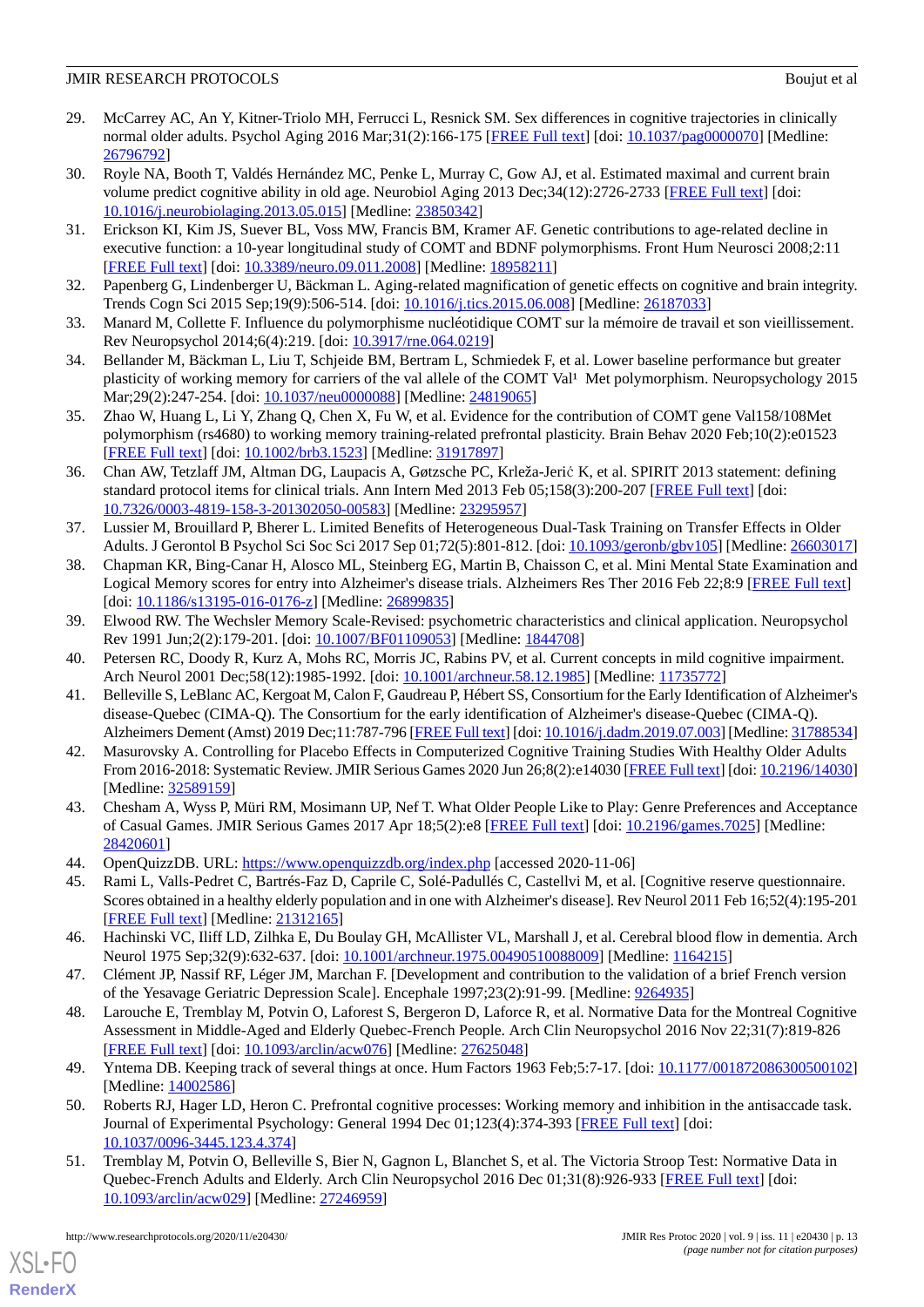- <span id="page-13-0"></span>52. Belleville S, Rouleau N, Caza N. Effect of normal aging on the manipulation of information in working memory. Mem Cognit 1998 May;26(3):572-583. [doi: [10.3758/bf03201163\]](http://dx.doi.org/10.3758/bf03201163) [Medline: [9610125](http://www.ncbi.nlm.nih.gov/entrez/query.fcgi?cmd=Retrieve&db=PubMed&list_uids=9610125&dopt=Abstract)]
- <span id="page-13-2"></span><span id="page-13-1"></span>53. de Ribaupierre A, Ludwig C. Age differences and divided attention: is there a general deficit? Exp Aging Res 2003;29(1):79-105. [doi: [10.1080/03610730303705\]](http://dx.doi.org/10.1080/03610730303705) [Medline: [12735083\]](http://www.ncbi.nlm.nih.gov/entrez/query.fcgi?cmd=Retrieve&db=PubMed&list_uids=12735083&dopt=Abstract)
- 54. Nguyen L, Murphy K, Andrews G. Cognitive and neural plasticity in old age: A systematic review of evidence from executive functions cognitive training. Ageing Res Rev 2019 Aug;53:100912. [doi: [10.1016/j.arr.2019.100912](http://dx.doi.org/10.1016/j.arr.2019.100912)] [Medline: [31154013](http://www.ncbi.nlm.nih.gov/entrez/query.fcgi?cmd=Retrieve&db=PubMed&list_uids=31154013&dopt=Abstract)]
- <span id="page-13-4"></span><span id="page-13-3"></span>55. Lampit A, Hallock H, Valenzuela M. Computerized cognitive training in cognitively healthy older adults: a systematic review and meta-analysis of effect modifiers. PLoS Med 2014 Nov;11(11):e1001756 [[FREE Full text](http://dx.plos.org/10.1371/journal.pmed.1001756)] [doi: [10.1371/journal.pmed.1001756](http://dx.doi.org/10.1371/journal.pmed.1001756)] [Medline: [25405755](http://www.ncbi.nlm.nih.gov/entrez/query.fcgi?cmd=Retrieve&db=PubMed&list_uids=25405755&dopt=Abstract)]
- <span id="page-13-6"></span><span id="page-13-5"></span>56. FreeSurfer. URL:<https://surfer.nmr.mgh.harvard.edu/> [accessed 2020-11-06]
- 57. SPM12 Software. URL:<https://www.fil.ion.ucl.ac.uk/spm/software/spm12/> [accessed 2020-11-06]
- <span id="page-13-7"></span>58. Sylvain-Roy S, Lungu O, Belleville S. Normal Aging of the Attentional Control Functions That Underlie Working Memory. J Gerontol B Psychol Sci Soc Sci 2015 Sep;70(5):698-708. [doi: [10.1093/geronb/gbt166](http://dx.doi.org/10.1093/geronb/gbt166)] [Medline: [24470174](http://www.ncbi.nlm.nih.gov/entrez/query.fcgi?cmd=Retrieve&db=PubMed&list_uids=24470174&dopt=Abstract)]
- <span id="page-13-8"></span>59. Friedman NP, Miyake A. Unity and diversity of executive functions: Individual differences as a window on cognitive structure. Cortex 2017 Jan;86:186-204 [[FREE Full text](http://europepmc.org/abstract/MED/27251123)] [doi: [10.1016/j.cortex.2016.04.023](http://dx.doi.org/10.1016/j.cortex.2016.04.023)] [Medline: [27251123\]](http://www.ncbi.nlm.nih.gov/entrez/query.fcgi?cmd=Retrieve&db=PubMed&list_uids=27251123&dopt=Abstract)
- 60. Belleville S, Hudon C, Bier N, Brodeur C, Gilbert B, Grenier S, et al. MEMO+: Efficacy, Durability and Effect of Cognitive Training and Psychosocial Intervention in Individuals with Mild Cognitive Impairment. J Am Geriatr Soc 2018 Apr;66(4):655-663. [doi: [10.1111/jgs.15192\]](http://dx.doi.org/10.1111/jgs.15192) [Medline: [29313875](http://www.ncbi.nlm.nih.gov/entrez/query.fcgi?cmd=Retrieve&db=PubMed&list_uids=29313875&dopt=Abstract)]

# **Abbreviations**

**ADNI:** Alzheimer's Disease Neuroimaging Initiative **APOE-**ε**4:** apolipoprotein ε4 **BDI-II:** Beck Depression Inventory II **BDNF:** brain-derived neurotrophic factor **CIMA-Q:** Consortium for the Early Identification of Alzheimer's Disease **COMT:** Catechol-O-methyltransferase **CRIUGM:** Research Center of the Institut universitaire de gériatrie de Montréal **CRQ:** Cognitive Reserve Proxy Questionnaire **fMRI:** functional magnetic resonance imaging **FOV:** field of view **GDS:** Geriatric Depression Scale **GLM:** general linear model **IES:** inverse efficiency score **LMM:** linear mixed-effects models **MoCA:** Montreal Cognitive Assessment **SPIRIT:** Standard Protocol Items: Recommendations for Interventional Trials **TE:** echo time **TR:** repetition time **WM:** working memory

*Edited by G Eysenbach; submitted 19.05.20; peer-reviewed by S Heinzel, J Vermeir; comments to author 08.07.20; revised version received 16.10.20; accepted 20.10.20; published 24.11.20*

*Please cite as: Boujut A, Mellah S, Lussier M, Maltezos S, Verty LV, Bherer L, Belleville S Assessing the Effect of Training on the Cognition and Brain of Older Adults: Protocol for a Three-Arm Randomized Double-Blind Controlled Trial (ACTOP) JMIR Res Protoc 2020;9(11):e20430 URL: <http://www.researchprotocols.org/2020/11/e20430/> doi: [10.2196/20430](http://dx.doi.org/10.2196/20430) PMID: [33231556](http://www.ncbi.nlm.nih.gov/entrez/query.fcgi?cmd=Retrieve&db=PubMed&list_uids=33231556&dopt=Abstract)*

©Arnaud Boujut, Samira Mellah, Maxime Lussier, Samantha Maltezos, Lynn Valeyry Verty, Louis Bherer, Sylvie Belleville. Originally published in JMIR Research Protocols (http://www.researchprotocols.org), 24.11.2020. This is an open-access article distributed under the terms of the Creative Commons Attribution License (https://creativecommons.org/licenses/by/4.0/), which